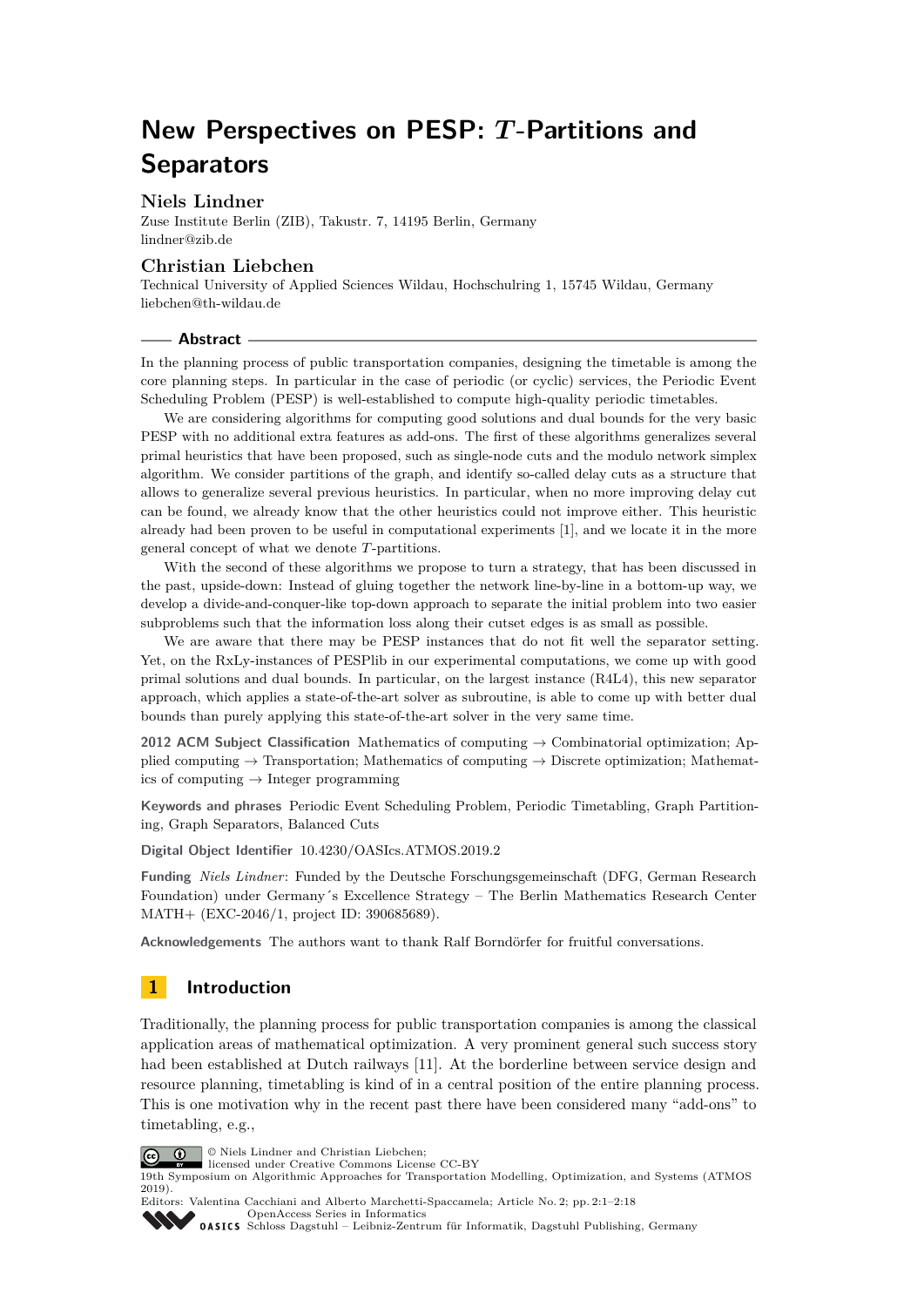#### **2:2 New Perspectives on PESP:** *T* **-Partitions and Separators**

- $\blacksquare$  integrating decisions of line planning, sometimes even network design,
- considering the passengers' route choice as a function of the actual timetable,  $\sim$
- designing timetables that admit for efficient vehicle schedules and occasionally even crew schedules,

computing delay-resistant timetables.

Nevertheless, most of these considered extensions share one limiting factor: computing efficient timetables in a core subroutine, at least.

Regarding timetables, there are several concepts around which design principles the timetable should follow, e.g., periodicity and symmetry [\[14\]](#page-12-1). In this paper, we are considering periodic timetables, i.e., those, in which the trips of the same line and into the same direction follow each other in a fixed time interval, which we denote the period time, or, the cycle time. In particular in Europe, these timetables are widely in use both for railways and for urban public transport.

To model periodic timetables, the Periodic Event Scheduling Problem, which had been formulated by Serafini and Ukovich [\[27\]](#page-13-0) (see Section [2\)](#page-2-0), can be considered as state-of-theart. Notice that there are also further applications of PESP beyond periodic timetabling, such as traffic light signalling. Solution methods for PESP include (mixed) integer linear programming, constraint programming, satisfiability algorithms, as well as a couple of heuristics.

The contribution of this paper is to provide two new heuristics for computing good primal solutions for PESP instances relatively fast. On the one hand, the second heuristic does not fit for every PESP instance. On the other hand, if it fits, sometimes it can even be used to identify good dual bounds, too.

Interestingly, whereas several recent improvements to MIP performance touched on cycles within the graph model (in particular trying to improve the generally relatively weak dual bounds), both of our two heuristics deal with complementary structures, namely cutsets of a graph, in the second heuristic within the particular framework of so-called graph separators.

In Section [3,](#page-3-0) we invite the reader to think of PESP in terms of *T*-partitions. In particular, we introduce what we call *delay cuts* and these generalize the setting of several primal heuristics that had been considered earlier (e.g. single-node-cuts, modulo network simplex algorithm). By computing an optimal delay cut using a tailored MIP, we know that this locally optimal solution in particular is locally optimal for the other heuristics, too.

In Section [4,](#page-6-0) we propose a method to overcome some degeneracy that can sometimes be observed in a heuristic that had been dealt with in [\[23\]](#page-13-1). This heuristic starts, in a bottom-up manner, with optimum timetables for each line separately. Next, one combines (matches) those two clusters, between which in total find the largest weights and adjust the two separate timetables by shifting them against each other in order to synchronize the two line-clusters as good as possible. Here, sometimes it can be observed that from the moment on that one cluster becomes relatively large compared to the other clusters (still consisting of just one single directed line, in the extreme case), the heuristic degenerates simply to add – linearly – one line at a time.

This is why we are proposing to turn this procedure upside-down. At the very top level of the PESP constraint graph, we compute a separator in order to divide the instance into two essentially balanced subproblems. The two resulting PESP instances are then ideally much easier to solve to optimality. Keeping their relative structure within each of them, finally combine them to a timetable for the entire network by shifting them in a best possible way against each other. Right as in the previous approach in [\[23\]](#page-13-1), the separator must not contain any arc that imposes a true restriction, e.g., of technical nature. Moreover, among the "free arcs", we seek for a set of arcs (and their weights) between the two subproblems that is as small as possible, in order to loose only few information.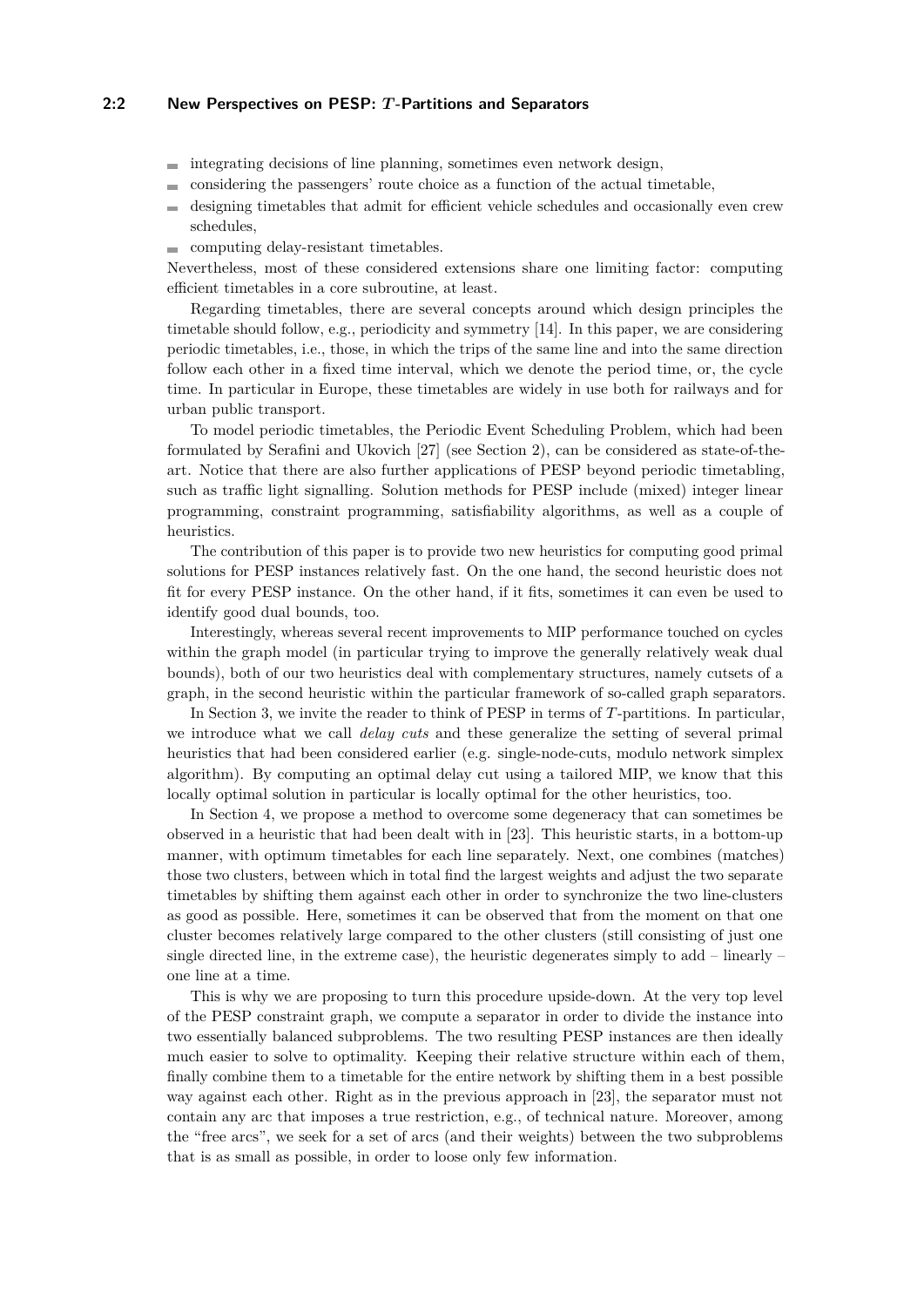In Section [5,](#page-9-0) we report some computational results. We start by applying the separator heuristic from Section [4.](#page-6-0) For the subproblems, we apply the concurrent solver that has been presented recently in [\[1\]](#page-11-0), and in which the MIP-based delay cut heuristic from Section [3](#page-3-0) is implemented among other algorithms. In these experiments, it can be observed that in the result of some separation strategies, the two separated subproblems indeed can be solved with smaller average slack than the time-equivalent benchmark solution for the original complete problem. Unfortunately, at least on the instances that we are considereing, this lead that is attained within the two subproblems turns out not to be enough to compensate the worse quality that finally appears on the arcs of the cutset that link the two subproblems when simply shifting the two pre-computed solutions of the two subproblems against each other.

# <span id="page-2-0"></span>**2 Periodic Event Scheduling**

The *Periodic Event Scheduling Problem* (PESP) is a mathematical optimization problem formulated by Serafini and Ukovich [\[27\]](#page-13-0) that lies at the heart of periodic timetabling in public transport. The input for PESP consists of the following:

 $\blacksquare$  A directed graph *G* with vertex set *V* and arc set *A*,

- a period time  $T \in \mathbb{N}$ ,
- lower and upper bounds  $\ell, u \in \mathbb{Z}_{\geq 0}^A$  with  $\ell \leq u$ ,
- weights  $w \in \mathbb{Z}_{\geq 0}^A$ .

We will only consider integer bounds and weights in this paper. A *periodic timetable* is a vector  $\pi \in \{0, 1, \ldots, T-1\}^V$ . Any periodic timetable defines a *periodic slack*  $y \in \mathbb{Z}_{\geq 0}^A$  by

$$
y_{ij} := [\pi_j - \pi_i - \ell_{ij}]_T \quad \text{ for all } ij \in A,
$$

where  $\lceil \cdot \rceil_T$  denotes the modulo *T* operator taking values in [0, *T*). A periodic timetable  $\pi$ and its associated periodic slack *y* are called *feasible* if  $y \leq u - \ell$  holds.

In the setting of periodic timetabling for public transport, think of a period time of, say, *T* = 60 minutes. The events correspond to either the set of arrivals or departures of trips of a certain line into a particular direction. A timetable  $\pi$  then assigns points in time within the period time *T* to each of these events. Finally, the arcs measure time distances between two adjacent events, and thus model time durations for trips, stops, headways, and many more.

Given an input as above, the *Periodic Event Scheduling Problem* is now to find a feasible periodic timetable  $\pi$ , in an optimization version we may in addition seek for a periodic timetable minimizing the weighted slack  $\sum_{ij \in A} w_{ij} y_{ij}$ .

The PESP has a natural formulation as a mixed integer linear program, namely

| $w^t u$                   |
|---------------------------|
| $y = B^t \pi - \ell + pT$ |
| $0\leq \pi\leq T-1$ ,     |
| $0 \leq y \leq u - \ell,$ |
| $p \in \mathbb{Z}^A$ .    |
|                           |

Here, *B<sup>t</sup>* denotes the transpose of the incidence matrix *B* of the directed graph *G*. Since *B* and hence  $B^t$  are totally unimodular [\[26,](#page-13-2) Example 19.2], we can w.l.o.g. relax  $\pi$  and  $y$  to be continuous variables.

Hence, a standard approach to solving PESP instances is to apply branch-and-cut procedures, as invoked by mixed integer programming solvers. To this end, several formulations and cutting planes have been presented [\[15,](#page-12-2) [17,](#page-12-3) [18,](#page-12-4) [19,](#page-12-5) [22\]](#page-13-3). Another solution strategy is to employ Boolean satisfiability methods [\[7,](#page-12-6) [6\]](#page-12-7).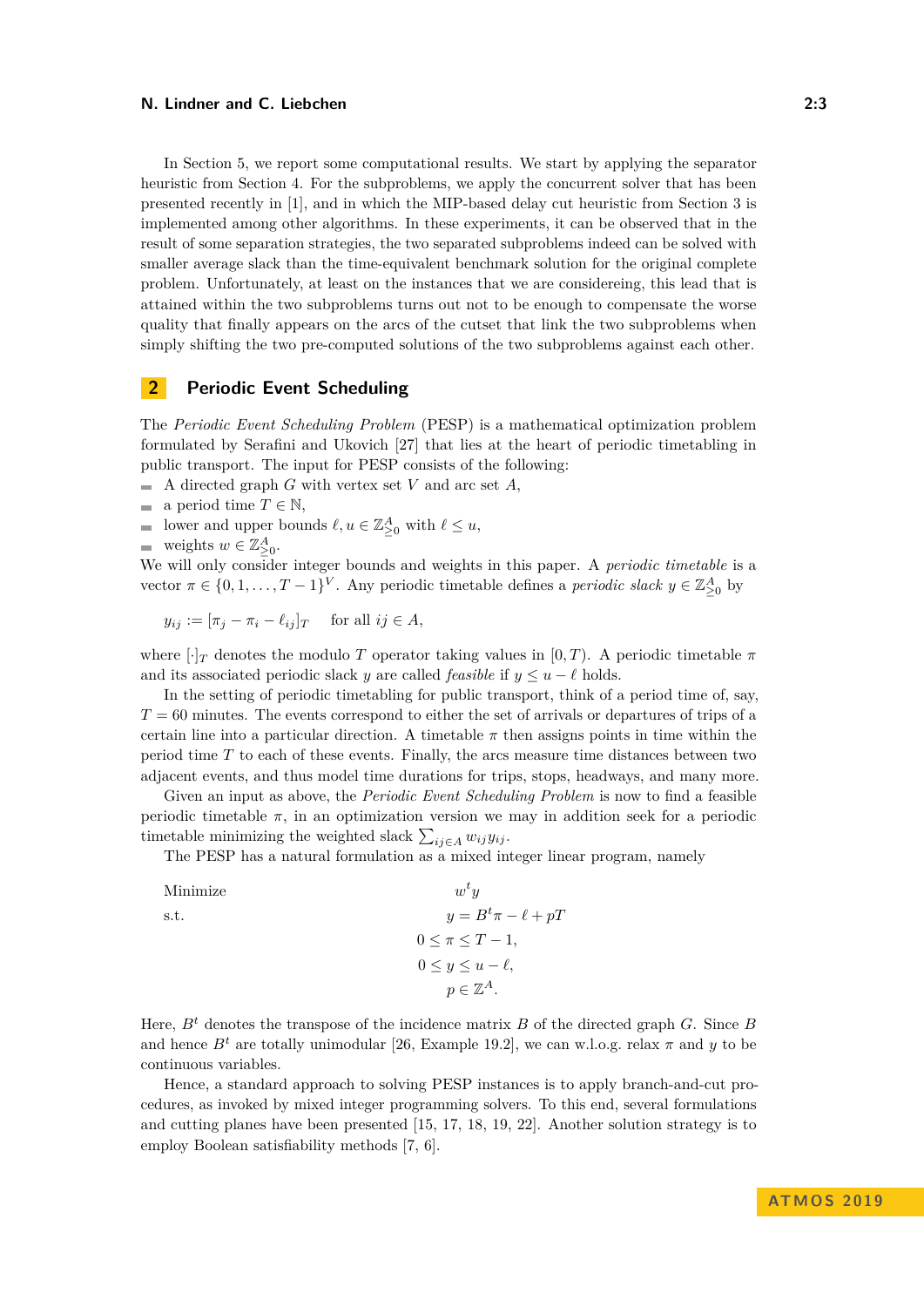#### **2:4 New Perspectives on PESP:** *T* **-Partitions and Separators**

Exploiting the polyhedral structure of the problem, the modulo network simplex algorithm [\[20\]](#page-12-8) is a rather fast local improving heuristic. Several methods for escaping local optima have been suggested [\[5\]](#page-12-9). We will unite these methods to a more global heuristic approach in Section [3.](#page-3-0)

Since the structure of public transportation networks is usually derived from lines, in the case when only few technical constraints have to be obeyed, a bottom-up matching approach has been introduced in [\[23,](#page-13-1) [12\]](#page-12-10). The idea is to cluster lines according to the importance of the transfers between them, increasing the number of lines as the matching heuristic proceeds. Doing so, it could happen that one cluster of lines is getting bigger and bigger and then, in fact, clustering only consists of a linear sequence in which the lines are added to the growing instance. In Section [4,](#page-6-0) in order to get several bigger subproblems that contain "most" of the information of the entire instance, we turn this approach upside-down: We develop a top-down divide-and-conquer strategy for PESP, i.e., we try to split the set of all lines into two parts of roughly the same size such that only a small amount of all transfers occurs between the parts. The idea is that on the intersection relatively few information is lost, whereas the practical tractability of the two subproblems improves significantly.

# <span id="page-3-0"></span>**3** *T* **-Partitions**

In this section, we will present a view on periodic timetabling from the standpoint of cuts and partitions in graphs. Establishing a correspondence between periodic timetables and *T*-partitions, we translate several PESP strategies into the language of partitions. Finally, we present an improving heuristic for PESP in terms of maximum cuts, which subsumes several known local solving approaches in a single optimization problem. We identify the so-called delay cuts, as they have been already part of the computational framework presented in [\[1\]](#page-11-0), as a useful device within the new concept of *T*-partitions.

# **3.1 Timetables and Partitions**

Let  $(G, T, \ell, u, w)$  be a PESP instance. Then any periodic timetable  $\pi$  naturally partitions the vertex set *V* of *G* into *T* sets, namely  $\{i \in V \mid \pi_i = d\}$  for  $d = 0, 1, \ldots, T - 1$ .

 $\triangleright$  **Definition 1.** *A T*-partition of a PESP instance with vertex set V and period time T is a *T*<sup>*-tuple*  $V = (V_0, V_1, \ldots, V_{T-1})$  *of pairwise disjoint subsets of V such that*  $\bigcup_{d=0}^{T-1} V_d = V$ .</sup>

Note that the members of a *T*-partition might be empty. Clearly, there is a one-to-one correspondence between periodic timetables and *T*-partitions, identifying the sets in the *T*-partition of *V* with the preimages of the periodic timetable, when interpreted as a map  $V \to \{0, \ldots, T-1\}.$ 

As periodic timetables can be thought of as maps taking values in the residue class group  $(\mathbb{Z}/T\mathbb{Z}, +)$ , there is a natural addition of timetables by componentwise addition modulo *T*. If  $\pi, \pi'$  are periodic timetables, we interpret  $\pi'$  as *T*-partition and obtain the sum as follows:

 $▶$  **Definition 2.** *Given a periodic timetable*  $π$  *and a T*-partition  $V = (V_0, \ldots V_{T-1})$ *, define the periodic timetable*  $\pi^{\mathcal{V}}$  *via* 

 $\pi_v^{\mathcal{V}} := [\pi_v + d]_T$ ,  $v \in V_d$ ,  $d = 0, \dots, T - 1$ .

<span id="page-3-1"></span>We will now use *T*-partitions for optimizing a PESP instance. Let  $\pi^*$  be a timetable with minimum weighted slack. Given an initial timetable  $\pi$ , we can find  $\pi^*$  by looking for a *T*-partition *V* with  $\pi^V = \pi^*$ . In terms of periodic slacks on the arc set *A*, we have: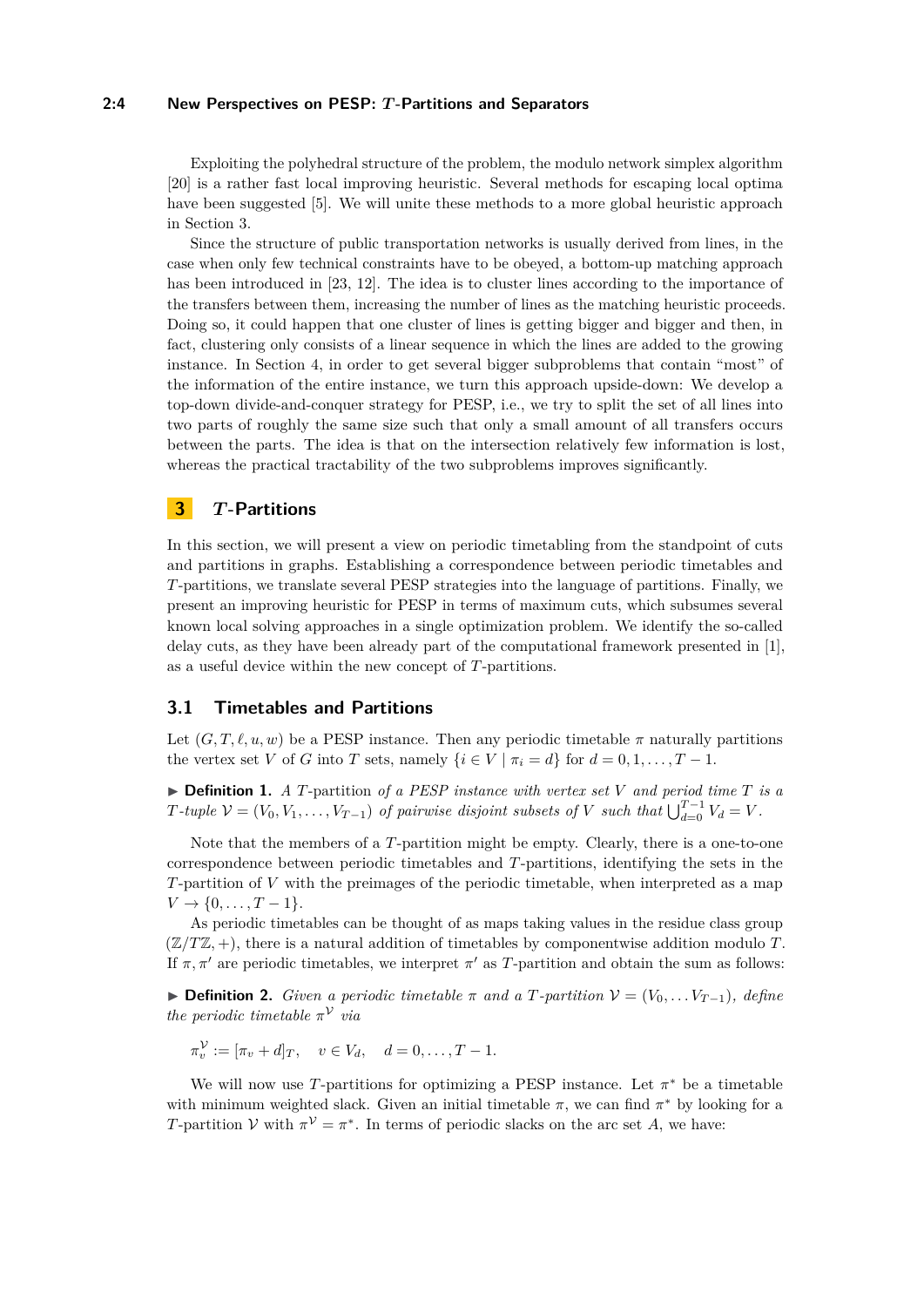**I Lemma 3.** Let  $\pi$  be a periodic timetable and let V be a T-partition. If y and  $y^V$  are the *periodic slacks associated to*  $\pi$  *and*  $\pi^{\mathcal{V}}$ *, respectively, then* 

$$
y_{ij}^{\mathcal{V}} = [y_{ij} - d + e]_T, \quad ij \in A \cap (V_d \times V_e), \quad d, e = 0, \dots, T - 1.
$$

Note that since  $V$  is a partition, this fixes  $y_{ij}^{\mathcal{V}}$  for every arc  $ij \in A$ .

**Proof.** Plugging in the definitions,

$$
y_{ij}^{\mathcal{V}} = [\pi_j^{\mathcal{V}} - \pi_i^{\mathcal{V}} + \ell_{ij}]_T = [\pi_j + e - (\pi_i + d) - \ell_{ij}]_T = [y_{ij} - d + e]_T.
$$

 $\triangleright$  **Definition 4.** *Given a periodic timetable*  $\pi$  *on a PESP instance, the improvement of a T-partition* V *is*

$$
\iota(\pi,\mathcal{V}) := \sum_{d=0}^{T-1} \sum_{e=0}^{T-1} \sum_{ij \in A \cap (V_d \times V_e)} w_{ij} (y_{ij} - [y_{ij} - d + e]_T).
$$

*The* MAXIMALLY IMPROVING *T*-PARTITION *problem is to find for a given timetable*  $\pi$  *a T-partition*  $V$  *such that*  $\iota(\pi, V)$  *is maximum and*  $y^V \leq u - \ell$ , *i.e., feasible.* 

**Theorem 5.** *If*  $\pi$  *is a periodic timetable for a PESP instance I, then*  $\mathcal V$  *solves* MAXIMALLY IMPROVING T-PARTITION for  $\pi$  *if and only if*  $\pi^{\mathcal{V}}$  *is an optimal solution to I*.

**Proof.** This follows directly from Lemma [3](#page-3-1) and the definition of Maximally Improving *T*-Partition.

# <span id="page-4-0"></span>**3.2 Delay Cuts**

Assuming that an initial solution is available, so far we only have transformed PESP into the equivalent Maximally Improving *T*-Partition problem. We will now focus on special classes of *T*-partitions to demonstrate the strength of this transformation. Again, we consider a PESP instance  $(G = (V, A), T, \ell, u, w)$ .

**► Definition 6.** Let  $S \subseteq V$  and  $d \in \{1, \ldots, T-1\}$ . The *T*-partition  $(V_0, \ldots, V_{T-1})$  with

$$
V_e := \begin{cases} S & \text{if } e = d, \\ V \setminus S & \text{if } e = 0, \\ \emptyset & \text{otherwise,} \end{cases} \quad e = 0, \dots, T - 1,
$$

*is called a* delay cut *(see [\[1\]](#page-11-0)) with delay d and will simply be denoted by*  $\Delta(S, d)$ *. The restriction of* Maximally Improving *T*-Partition *to delay cuts is called the* Maximally IMPROVING DELAY CUT *problem*.

Intuitively, a delay cut  $\Delta(S, d)$  delays – or shifts – all events in *S* by *d*. Delay cuts have been called *multi-node cuts* in [\[5\]](#page-12-9), where the authors provide a way to escape from local optima produced by the modulo network simplex algorithm.

Starting with an initial timetable, an optimal timetable can be reached by decomposing a maximally improving *T*-partition  $(V_0, V_1, \ldots, V_{T-1})$  into the *T* − 1 delay cuts  $\Delta(V_1, 1), \ldots, \Delta(V_{T-1}, T-1)$ . From the perspective of *T*-partitions, delay cuts are hence natural building blocks. However, delay cuts themselves comprise several strategies: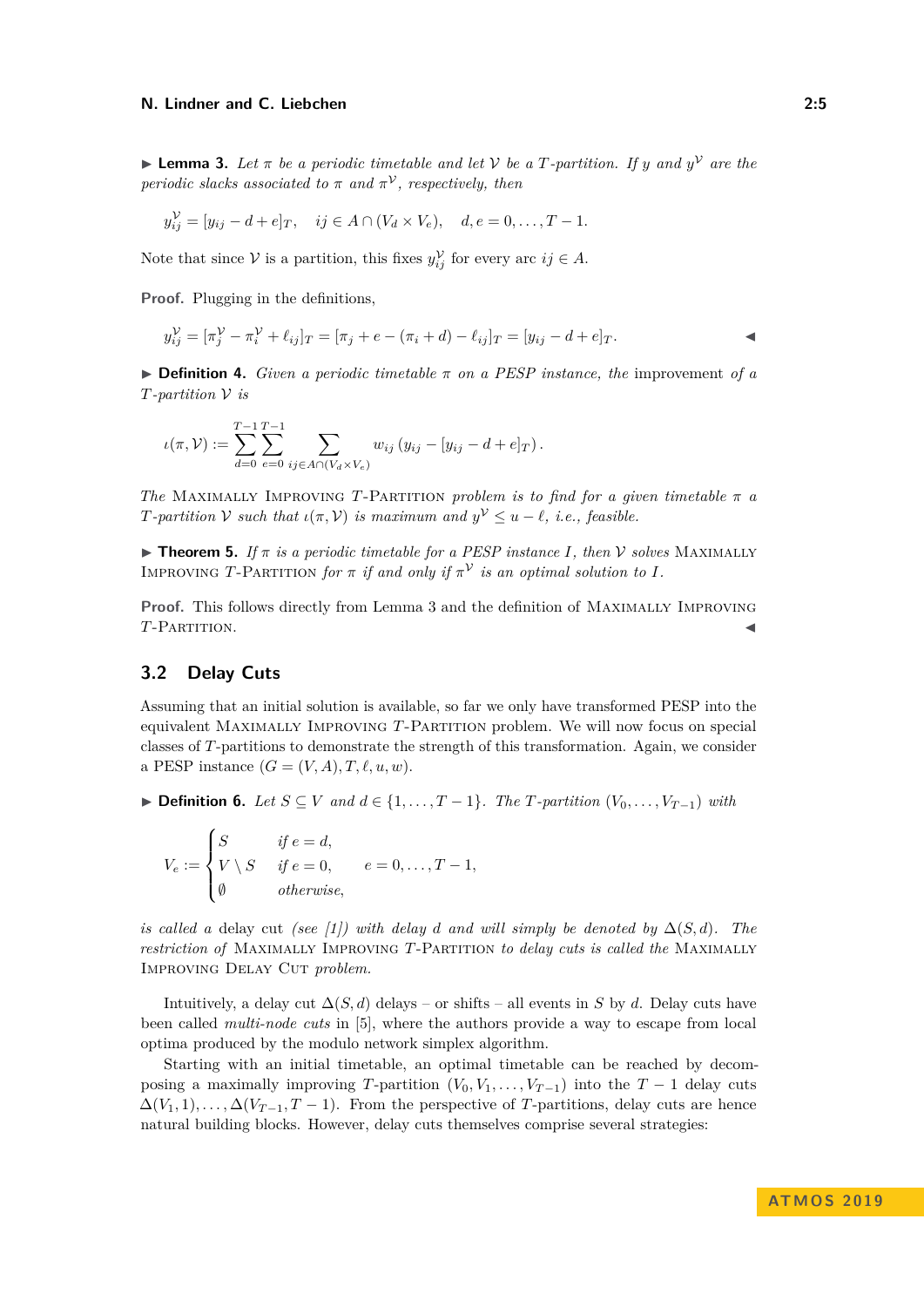#### <span id="page-5-0"></span>**2:6 New Perspectives on PESP:** *T* **-Partitions and Separators**



**Figure 1** Fundamental delay cut: In this PESP instance with *T* = 10 and *w* ≡ 1, delaying the two vertices at the right lower corner by 3 produces a better (in fact, optimal) timetable: The overall slack is reduced from 7 to 4. This corresponds to the fundamental cut of the green spanning tree when removing the red arc. The modulo network simplex inner loop replaces the red arc with the blue arc at its lower bound.

- **1.** *Modulo network simplex moves ("inner loop")* [\[20\]](#page-12-8): The key insight behind the modulo network simplex method is that there is always an optimal PESP solution coming from a spanning tree structure: There is a spanning tree (or forest if the graph is not weakly connected) such that all tree arcs have either slack 0 or  $u - \ell$ . Starting from such a spanning tree structure, the algorithm tries to find a better solution by exchanging a tree arc with a co-tree arc, see also [\[13\]](#page-12-11). The delay cut then corresponds to the fundamental cut of the tree arc, the delay depends on the co-tree arc and whether the latter is considered with slack 0 or  $u - \ell$ . An example is depicted in Figure [1.](#page-5-0)
- **2.** *Single-node cuts ("outer loop")* [\[20\]](#page-12-8), or *local improvements* [\[21\]](#page-13-4): These cuts are simply delay cuts  $\Delta(S, d)$  with  $|S| = 1$ .
- **3.** *Waiting edge cuts* [\[5\]](#page-12-9): If a vehicle dwells at a station where it is not terminating, then the dwell time is usually small. In particular, the difference  $u - \ell$  is close to 0 and hence it seems reasonable to keep arrival and departure closely together and not to separate them by a cut. Waiting edge cuts are thus delay cuts  $\Delta(S, d)$  with *S* consisting of the two vertices of an arc with small span  $u - \ell$ .

Since all these strategies rely on finding only a specific type of cut, solving Maximally Improving Delay Cut – searching the whole cut space – generalizes the above methods: If there is no improving delay cut, then also none of the approaches will be able to help. As the paper [\[5\]](#page-12-9) only provided a randomized greedy procedure, we turn Maximally Improving DELAY CUT into a genuine optimization problem.

 $\blacktriangleright$  **Lemma 7.** *Let π be a periodic timetable. The improvement of a delay cut*  $\Delta(S, d)$  *is* 

$$
\iota(\pi, \Delta(S, d)) = \sum_{ij \in \delta^+(S)} w_{ij}(y_{ij} - [y_{ij} - d]_T) + \sum_{ij \in \delta^-(S)} w_{ij}(y_{ij} - [y_{ij} + d]_T),
$$

*where*  $\delta^+(S)$  *and*  $\delta^-(S)$  *denote the sets of arcs leaving and entering S, respectively.* 

**Proof.** This is a simple computation from the definitions of delay cuts and the improvement of a *T*-partition.

For a fixed delay *d*, we can transform MAXIMALLY IMPROVING DELAY CUT into a standard MAXIMUM CUT problem:

- **1.** Construct the directed graph  $\overline{G}$  with vertex set  $\overline{V} := V$  and arc set  $\overline{A} := A \cup \{ji \mid ij \in A\}$ , i.e., we add reverse copys of each arc if the reverse arc is not already present.
- **2.** Initialize  $c := 0 \in \mathbb{Z}^{\overline{A}}$ .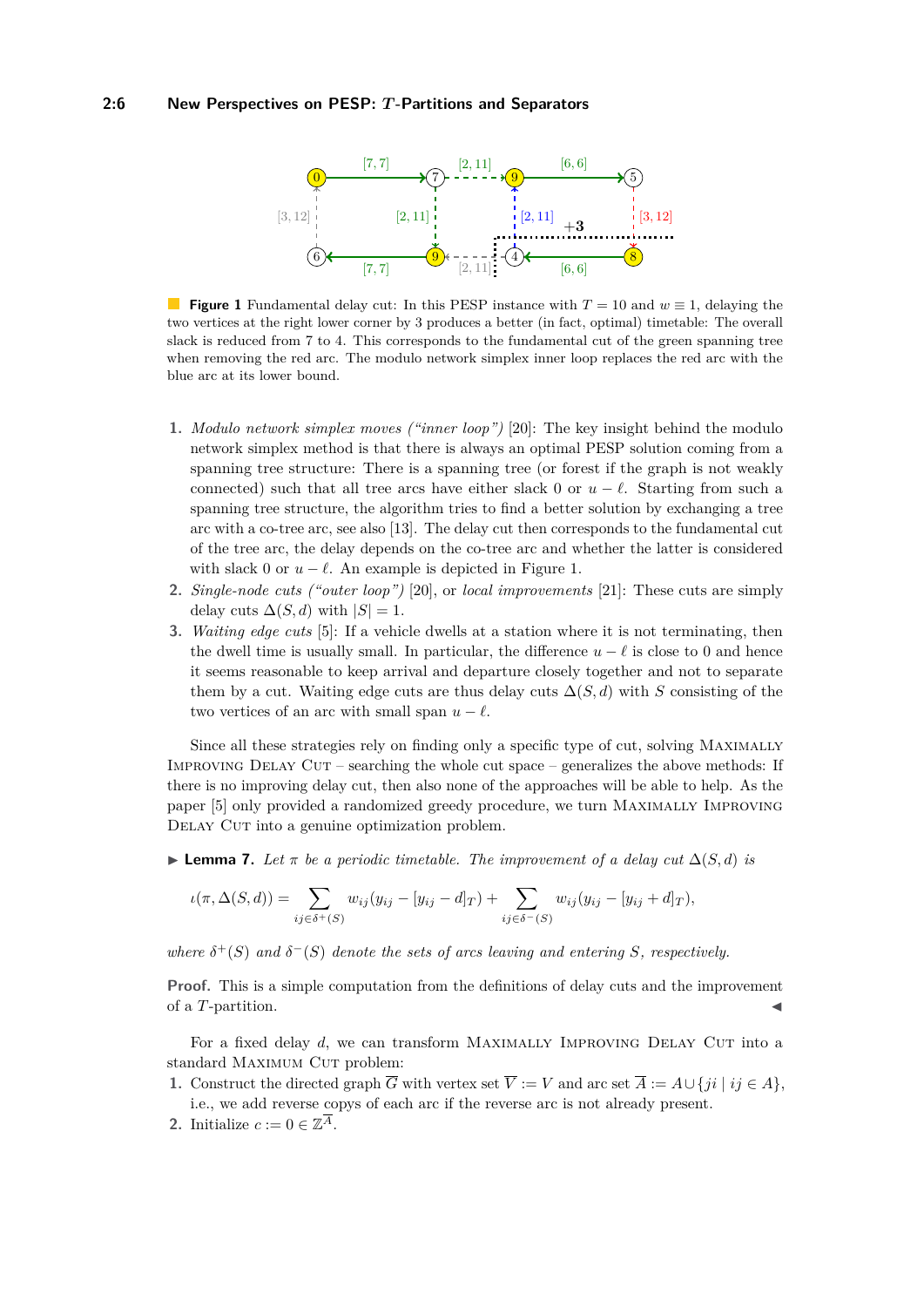**3.** For each arc  $ij \in A$ , set

$$
c_{ij} := \begin{cases} c_{ij} + w_{ij}(y_{ij} - [y_{ij} - d]_T) & \text{if } [y_{ij} - d]_T \le u_{ij} - \ell_{ij}, \\ -\infty & \text{otherwise.} \end{cases}
$$

and

$$
c_{ji} := \begin{cases} c_{ji} + w_{ij}(y_{ij} - [y_{ij} + d]_T) & \text{if } [y_{ij} + d]_T \le u_{ij} - \ell_{ij}, \\ -\infty & \text{otherwise.} \end{cases}
$$

**4.** Find the cut *S* in  $\overline{G}$  such that  $c(\delta^+(S))$  is maximum.

Note that since  $y$  is given and  $d$  is fixed, this is indeed a MAXIMUM CUT problem with linear objective. As *c* does attain both positive and negative values, we are not able to transform our problem to a standard polynomial-time solvable Minimum Cut problem.

Although Maximum Cut is NP-hard in general [\[9\]](#page-12-12), our problem is still easy enough to be solved on reasonably large instances within a few minutes by a MIP solver, using, e.g., the formulation presented in Appendix [A.](#page-13-5) An implementation of this program invoking the solver SCIP has been included into the concurrent PESP solver presented in [\[1\]](#page-11-0), where it proved to be successful especially when faster heuristics already got stuck in local optima.

## <span id="page-6-0"></span>**4 Graph Separators**

This section introduces a novel divide-and-conquer approach to PESP. The core idea is to split the graph into two balanced parts, on the one hand losing as little information as possible, and on the other hand obtaining subproblems which are (much) easier to solve than the entire instance, see [\[25\]](#page-13-6) for a recent application of this concept in the context of road networks, and references therein. We can then solve the PESP restricted to each half and combine the two solutions to a solution on the original instance. In order to avoid feasibility issues, we restrict ourselves to cut the original network at *free* arcs, i.e., arcs whose slack is allowed to take arbitrary values between 0 and  $T - 1$ . More formally, we want to find:

**► Definition 8.** Let  $(G, T, \ell, u, w)$  be a PESP instance,  $G = (V, A)$ . Further let  $\nu : 2^V \to \mathbb{R}_{\geq 0}$ *be a measure on V*, and let  $\alpha \geq 1$  *be an imbalance parameter.* A  $(\nu, \alpha)$ -separator *is a subset*  $S \subseteq V$  *such that* 

- $\bullet$  *δ*(*S*) *consists only of free arcs, i.e., ij*  $\in$  *A with*  $u_{ij} \ell_{ij} \geq T 1$ *,*
- $\blacksquare$  *w*( $\delta(S)$ ) *is minimum,*
- $\nu(V \setminus S) \leq \nu(S) \leq \alpha \cdot \nu(V \setminus S)$ .

*Here,*  $\delta(S)$  *denotes the set of arcs in G with exactly one endpoint in S.* 

We will focus on the following two measures: At first, we consider balancing the number of vertices, i.e.,  $\nu(X) := |X|$  for  $X \subseteq V$ . Secondly, being a common indicator of the difficulty of a PESP instance, we will try to balance the cyclomatic number, i.e., the dimension of the cycle space of the graph, which equals  $|A| - |V| + 1$  in the case of a connected graph. Of course, one could think of several more balancing criteria.

Since we are only allowed to cut through free arcs, our first step in creating a separator is to contract all non-free arcs. Note that these particular contractions are different from the commonly known PESP contractions which yield a simplified, but equivalent instance [\[4\]](#page-12-13). Doing so results in a multigraph, which can be resolved to a simple graph by adding up the weights of parallel arcs. The problem also permits to consider the underlying undirected graph. However, we need to keep track of the contracted vertices and the multiplicity of the arcs in order to calculate the correct measure  $\nu$ , which lives on the uncontracted graph.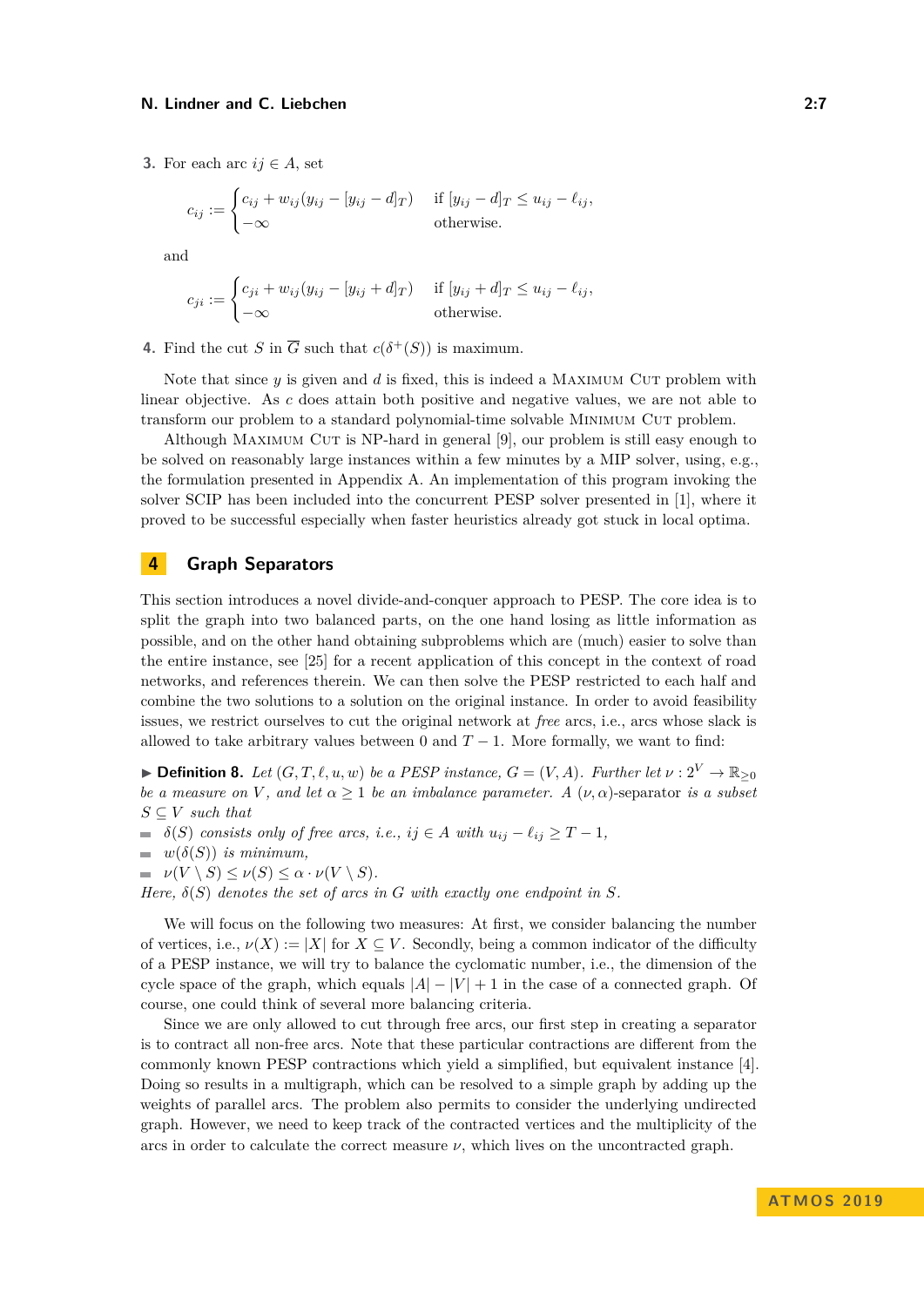#### **2:8 New Perspectives on PESP:** *T* **-Partitions and Separators**

The structurally simplest PESP instances coming from public transit essentially contain two kinds of arcs: *Line* activities refer to driving a vehicle of a line between stations or dwelling in a station, and these activities come with only small allowed slack. *Transfer* activities are usually unconstrained in terms of slack, since one cannot expect all transfers in a network to be short, and restricting too many transfers might turn the problem infeasible. The weight on an arc is an estimate for the number of passengers using it. Recall from [\[16\]](#page-12-14) that using PESP one is able to model a variety of other features from practice.

In this interpretation, the contraction process hence contracts all lines to single vertices. A separator then tries to divide the set of lines into two balanced parts such that the number of transferring passengers between the two parts is minimum.

We finally want to remark that finding separators is an NP-hard optimization problem in general [\[3\]](#page-12-15). However, it is possible to compute separators of good quality in a reasonable amount of time, and the literature is rich [\[2,](#page-12-16) [8,](#page-12-17) [10,](#page-12-18) [24\]](#page-13-7).

#### **4.1 Vertex-balanced Separators**

By the above contraction process, finding a  $(\nu, \alpha)$ -separator balancing the number of vertices can be reduced to the following problem:

<span id="page-7-0"></span>**Problem 9.** Let  $(N, E)$  be an undirected graph with vertex multiplicities  $m \in \mathbb{N}^N$  and edge weights  $w \in \mathbb{Z}_{\geq 0}^E$ . For a given imbalance  $\alpha \geq 1$ , find a subset  $S \subseteq N$  such that  $w(\delta(S))$  is minimum,

$$
= m(N \setminus S) \le m(S) \le \alpha \cdot m(N \setminus S).
$$

<span id="page-7-1"></span>► **Lemma 10.** *Let*  $n := \sum_{i \in N} m_i$ . Problem [9](#page-7-0) is solved by the mixed integer linear program

Minimize  
\n
$$
\sum_{ij \in E} w_{ij} x_{ij}
$$
\ns.t.  
\n
$$
x_{ij} \ge z_i - z_j, \qquad ij \in E,
$$
\n
$$
x_{ij} \ge z_j - z_i, \qquad ij \in E,
$$
\n
$$
\sum_{i \in N} m_i z_i \ge \frac{n}{2},
$$
\n
$$
\sum_{i \in N} m_i z_i \le \frac{\alpha \cdot n}{1 + \alpha},
$$
\n
$$
x_{ij} \in [0, 1], \qquad ij \in E,
$$
\n
$$
z_i \in \{0, 1\}, \qquad ij \in N.
$$

**Proof.** See Appendix [B.](#page-13-8)

### **4.2 Cycle-balanced Separators**

We will now focus on balancing the cyclomatic number  $\mu$  of the parts of a PESP instance  $(G, T, \ell, u, w)$ . For a subset  $X \subseteq V$ , we will approximate the cyclomatic number by  $\mu(X)$  :=  $|A(G[X])| - |X| + 1$ , where  $A[G(X)]$  denotes the set of arcs of the subgraph of *G* induced by *X*. This is the exact cyclomatic number if *G*[*X*] is connected, and underestimates the true quantity by the number of connected components minus one otherwise.

Since contracting arcs does not change the difference between number of arcs and vertices, we do not need to remember the number of contracted vertices for computing  $\mu$ . However, collapsing parallel arcs to a simple arc decreases the cyclomatic number, so that we keep track of the multiplicity of edges.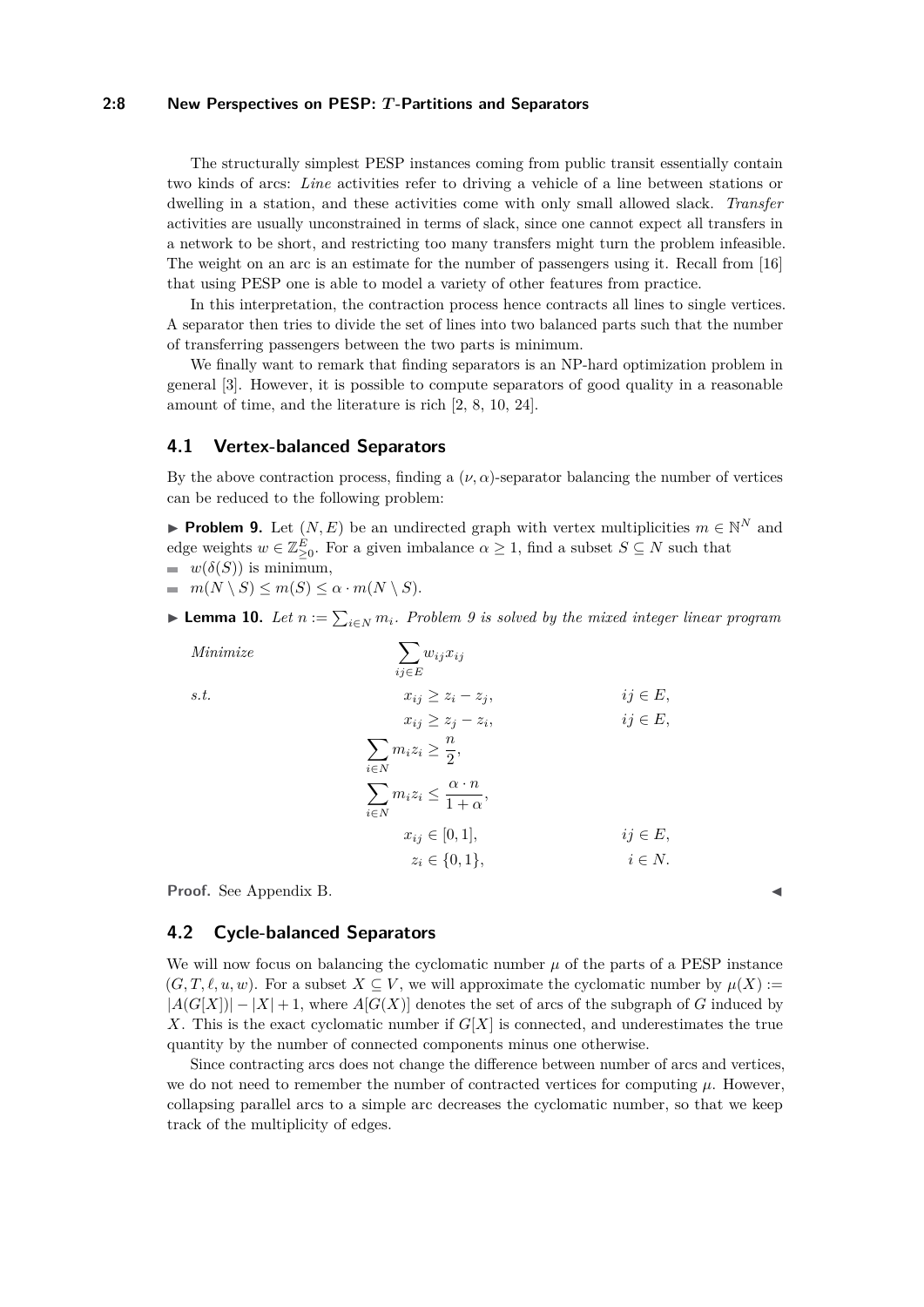We hence consider the following problem:

<span id="page-8-0"></span>**Problem 11.** Let  $(N, E)$  be an undirected graph with edge multiplicities  $m \in \mathbb{N}^E$  and edge weights  $w \in \mathbb{Z}_{\geq 0}^N$ . For a given imbalance  $\alpha \geq 1$ , find a subset  $S \subseteq N$  such that  $w(\delta(S))$  is minimum,  $\mu(N \setminus S) \leq \mu(S) \leq \alpha \cdot \mu(N \setminus S).$ 

<span id="page-8-1"></span>I **Lemma 12.** *Problem [11](#page-8-0) can be solved by the mixed integer linear program*

 $Minimize$ *ij*∈*E*  $w_{ij}(1 - \ell_{ij} - r_{ij})$ *s.t.*  $\ell_{ij} \geq z_i + z_j - 1$ ,  $ij \in E$ ,  $\ell_{ij} \leq z_i$  $ij \in E$ ,  $\ell_{ij} \leq z_j$ , *ij* ∈ *E*,  $r_{ij} \geq 1 - z_i - z_j$ , *ij* ∈ *E*,  $r_{ij} \leq 1 - z_i$  $ij \in E$ ,  $r_{ij} \leq 1 - z_j$ , *ij* ∈ *E*,  $\mu_{\ell} = \sum$ *ij*∈*E*  $\ell_{ij}$  −  $\sum$ *i*∈*N z<sup>i</sup>* + 1*,*  $\mu_r = \sum$ *ij*∈*E*  $r_{ij} - \sum$ *i*∈*N*  $(1 - z_i) + 1,$  $\mu_{\ell} \geq \mu_r$  $\mu_{\ell} < \alpha \cdot \mu_r$  $\ell_{ij} \in [0, 1],$  *ij* ∈ *E*,  $r_{ij} \in [0, 1],$  *ij* ∈ *E*,  $z_i \in \{0, 1\},\qquad i \in N.$ 

**Proof.** See Appendix [B.](#page-13-8)

#### **4.3 Combining Partial Solutions**

Going back to PESP instances, it is clear that restricting a feasible periodic timetable to a subgraph results in a feasible periodic timetable, and the slack cannot increase. We summarize the converse for  $(\nu, \alpha)$ -separators: Let *S* be a  $(\nu, \alpha)$ -separator for a PESP instance  $I = (G = (V, A), T, \ell, u, w)$ . Let  $I^{\ell}, I^{r}, I^{m}$  be the restrictions of *I* to the subgraphs induced by  $S, V \setminus S$  and the shores of the cut induced by  $S$ , respectively ("left", "right", "middle").

**Fineorem 13.** Let S be a  $(\nu, \alpha)$ -separator, producing instances  $I^{\ell}$ ,  $I^{r}$ ,  $I^{m}$  as above. Let  $\pi^{\ell}, \pi^{r}$  *be feasible periodic timetables for*  $I^{\ell}, I^{r}$ *, respectively.* **(1)** *The timetable π defined by*

$$
\pi_i := \begin{cases} \pi_i^{\ell} & \text{if } i \in S, \\ \pi_i^r & \text{if } i \in V \setminus S \end{cases}
$$

*is feasible.*

**(2)** *Moreover, if*  $y^{\ell}, y^r, y$  *are the periodic slacks associated to*  $\pi^{\ell}, \pi^r, \pi$ *, respectively, then* 

$$
w^t y = w^t y^\ell + w^t y^m + w^t y^r,
$$

*where*  $y^m$  *is the slack w.r.t.*  $\pi$  *of the arcs in*  $I^m$ *.*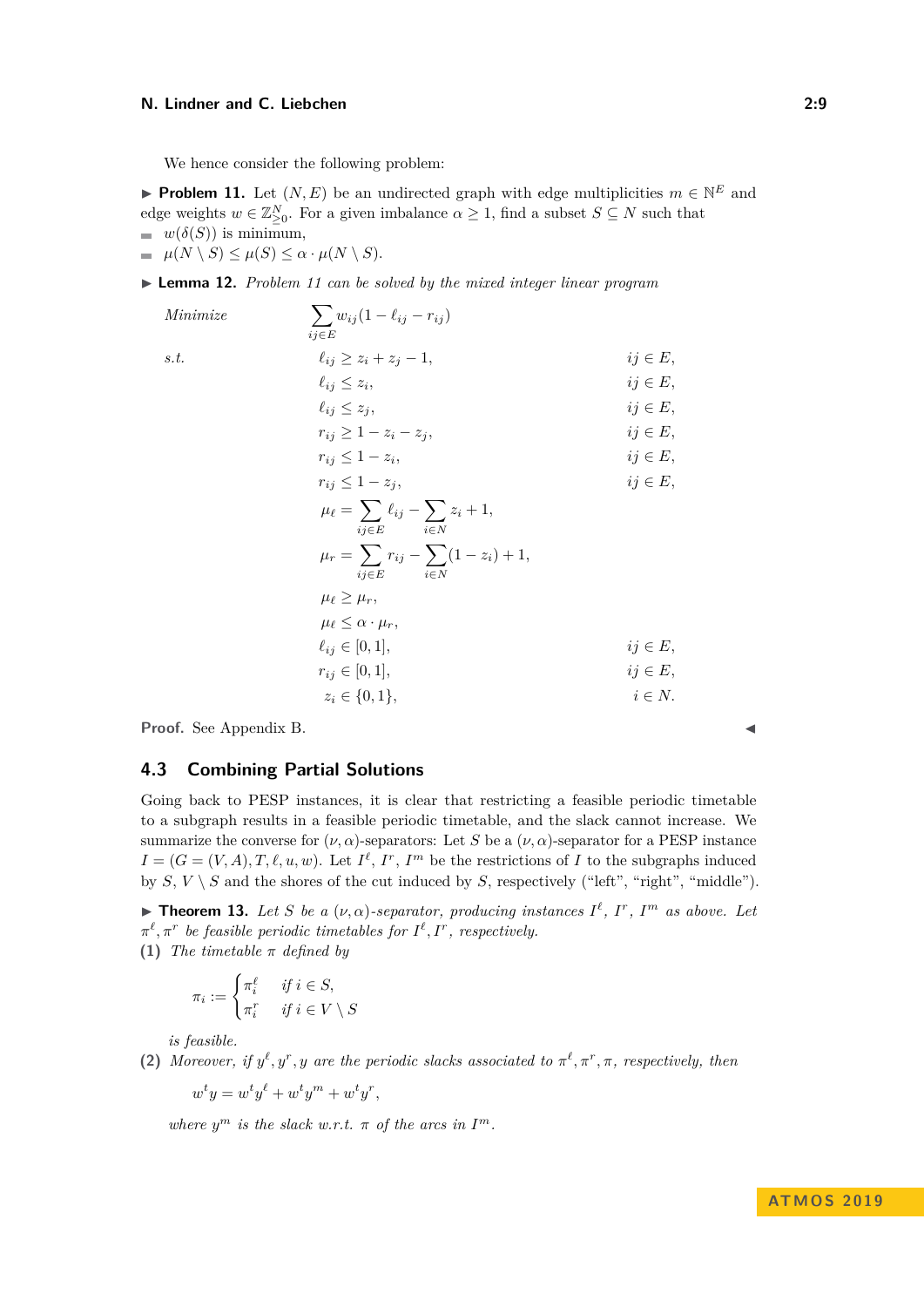#### **2:10 New Perspectives on PESP:** *T* **-Partitions and Separators**

**(3)** *If* opt(*J*) *denotes the minimum weighted slack of a PESP instance J, then*

$$
opt(I^r) + opt(I^m) + opt(I^{\ell}) \le opt(I) \le opt(I^{\ell}) + opt(I^r) + W \cdot (T - 1),
$$

where  $W$  *stands for the weight of the cut, i.e., sum of the weights of all arcs in*  $I<sup>m</sup>$ *.* 

**Proof.** Since a  $(\nu, \alpha)$ -separator cuts only through free arcs, (1) and (2) are clear. Since the optimal solution to *I* is feasible for the three parts  $I^{\ell}$ ,  $I^m$ ,  $I^r$ , we obtain the left inequality. As we can combine optimal solutions to  $I^{\ell}$  and  $I^r$  by (1) to a feasible solution to *I*, and the weighted slack increases at most by  $W \cdot (T-1)$  by (2), this shows the right inequality.

Therefore, these separators produce as well primal and dual bounds for PESP instances. We will demonstrate the use of separators on large-scale timetabling instances in the next section.

### <span id="page-9-0"></span>**5 Experiments**

### **5.1 Set-up**

We use the library  $PESP1ib<sup>1</sup>$  $PESP1ib<sup>1</sup>$  $PESP1ib<sup>1</sup>$  as a benchmarking set. The library contains 20 hard timetabling instances, none of which is solved to proven optimality yet. The separator strategy does not seem to be suitable for the four bus timetabling instances: When removing all free arcs, the remaining network decomposes in only 2 (BL4) or 3 (BL1-BL3) components that cannot be separated further. In other words, there are only very few possible cuts. As a consequence, only the railway instances RxLy remain, which all show a similar structure, and this is why we will focus on the easiest instance R1L1 and the hardest instance R4L4.

At first, we compute vertex-balanced separators, choosing imbalance parameters  $\alpha \in$ {1*.*05*,* 1*.*1*,* 1*.*2*,* 1*.*5}. To this end, we use the fast graph partitioning software METIS [\[10\]](#page-12-18) to generate an initial solution and apply the MIP solver Gurobi  $8.1<sup>2</sup>$  $8.1<sup>2</sup>$  $8.1<sup>2</sup>$  to the program of Lemma [10](#page-7-1) for 20 minutes. Secondly, we determine cycle-balanced separators with the same imbalance parameters as in the vertex case. Since METIS cannot handle the cycle balance constraints and its solutions usually violate it, we use only Gurobi on the MIP of Lemma [12](#page-8-1) for 20 minutes. Of course, for both types of separators, we contract all non-free arcs in advance, and interpret the found separator on the original network again.

Having found a separator, we solve both parts with the concurrent PESP solver from [\[1\]](#page-11-0), which integrates mixed integer programming, modulo network simplex and the Maximally Improving Delay Cut heuristic from Section [3.](#page-3-0) This solver computed the currently best bounds for all PESPlib instances, improving 10 former primal bounds in as little as 20 minutes using 7 parallel threads. We compare these results with our separator procedure by running each part for 10 minutes with the same number of threads. In particular, the computation time on the original instance equals the sum of running times of the two parts. The reason for the small running time limit is based on the good quality of the solutions produced by the concurrent solver, and the emipirical observation that only minor improvements occur after the first 20 minutes [\[1\]](#page-11-0). Afterwards, we combine the timetables of both parts in an optimal way, i.e., we iterately shift the timetable of one of the parts by  $0, 1, \ldots, T-1$  and choose the best combination.

<span id="page-9-1"></span><sup>1</sup> <https://num.math.uni-goettingen.de/~m.goerigk/pesplib>

<span id="page-9-2"></span><sup>2</sup> Gurobi Optimization LLC, <https://www.gurobi.com>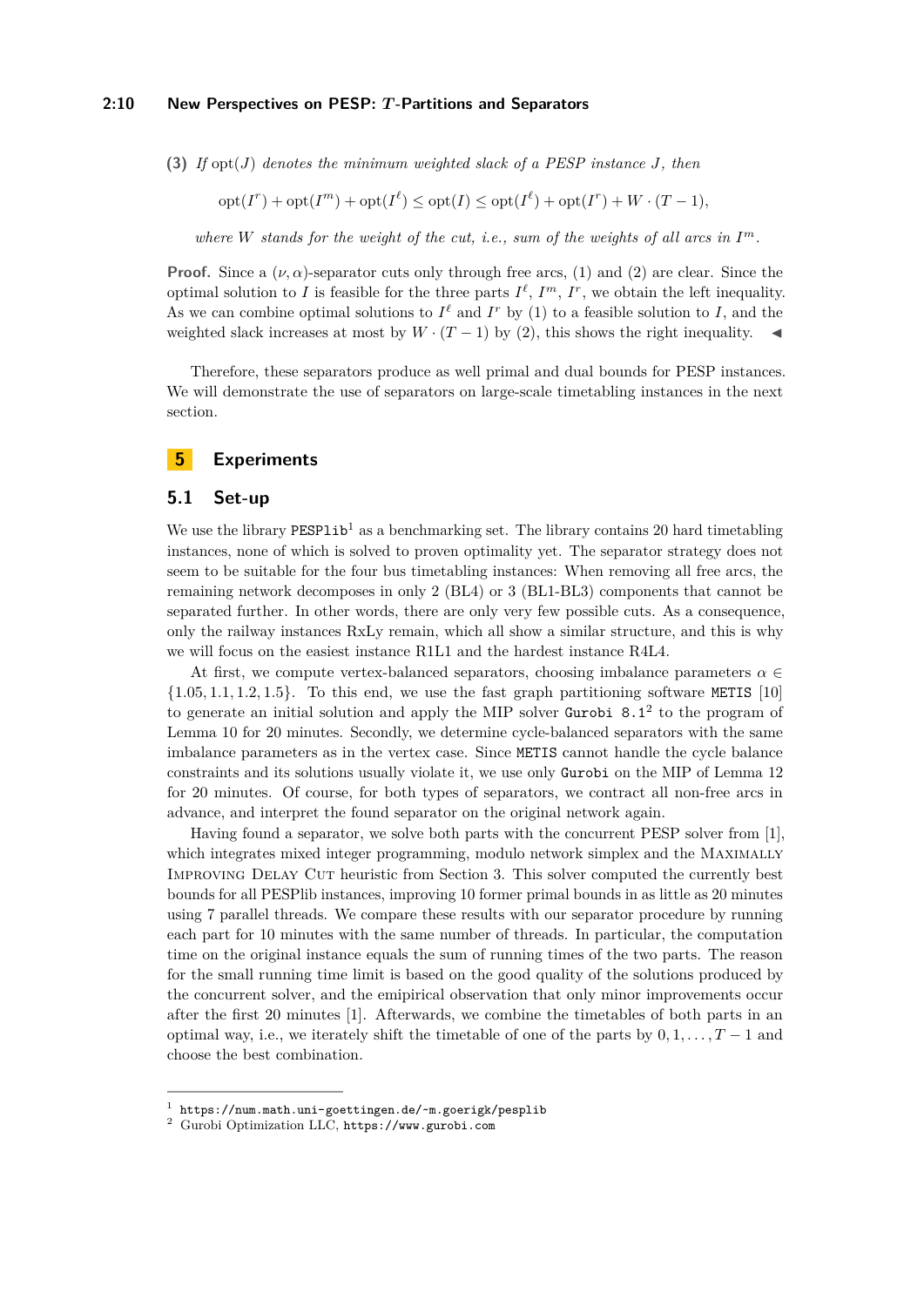On the dual side, we compute dual bounds for each of the parts by running the concurrent solver for 10 minutes on 7 threads in pure MIP best bound mode with user cuts. We compare this with a 20-minutes run on the original instance with the same parameters.

In all PESP computations, CPLEX 12.8<sup>[3](#page-10-0)</sup> serves as underlying MIP solver. The experiments were carried out on an Intel Xeon E3-1270 v6 CPU at 3.8 GHz with 32 GB RAM. For an analysis of the impact of delay cuts, we refer to [\[1\]](#page-11-0).

# **5.2 Separator Statistics**

#### **Vertex-balanced separators**

In every case, Gurobi could improve the initial vertex-balanced separator found by METIS. For R1L1, the vertex separators are all optimal with respect to the given imbalance, whereas optimality gaps are around 70% for R4L4. In contrast to standard minimum cuts, the smaller part sometimes consists of several connected components, which is due to the balance constraint. However, this is no issue for solving PESP. Despite having almost equal number of vertices, especially the cyclomatic number and the weights turn out to be heavily imbalanced. The smallest cuts accumulate only 19% (R1L1) resp. 24% (R4L4) of the free weight of the original instance. Table [1](#page-14-0) resp. Table [3](#page-16-0) contain detailed statistics about the computed separators.

#### **Cycle-balanced separators**

As no fast initial solution is available, and the program from Lemma [12](#page-8-1) is more difficult than in the vertex case, the best optimality gaps that we can achieve after 20 minutes are 26% (R1L1) resp. 86% (R4L4). The cuts are always heavier than in the vertex case, although the difference is much smaller for the large instance R4L4. On the plus side, the solutions are much better balanced with respect to other parameters such as number of vertices, number of arcs and the free weight.

# **5.3 Objective Values**

## **R1L1**

For the original instance R1L1, the concurrent PESP solver was able to compute a periodic timetable with weighted slack 30 861 021 (see Table [2](#page-15-0) for details) within 20 minutes. We typically lose a weighted slack between 10 and 18 million in the cut, so there is little space for improvement on the two parts (left and right, see rows "cut" in column "primal objective value" in Table [2\)](#page-15-0). Indeed, the timetable that is computed on the full instance is superior to all combined ones. The best combined timetable has weighted slack 34 669 413, coming from a cycle-balanced separator with imbalance parameter  $\alpha = 1.2$ . We note that the average weighted slack on the free arcs (in particular within the cut) – which have the largest impact on the primal objective value – is significantly higher on the combined timetables than on the original. In particular, along the free arcs within the cut, average slack values of almost 50% of the period time have to be accepted, whereas in those parts for which the concurrent solver computed the timetables (original, left, right), less than 25% of the period time can be achieved as average slack.

<span id="page-10-0"></span><sup>3</sup> IBM ILOG CPLEX Optimization Studio, <https://www.ibm.com/analytics/cplex-optimizer>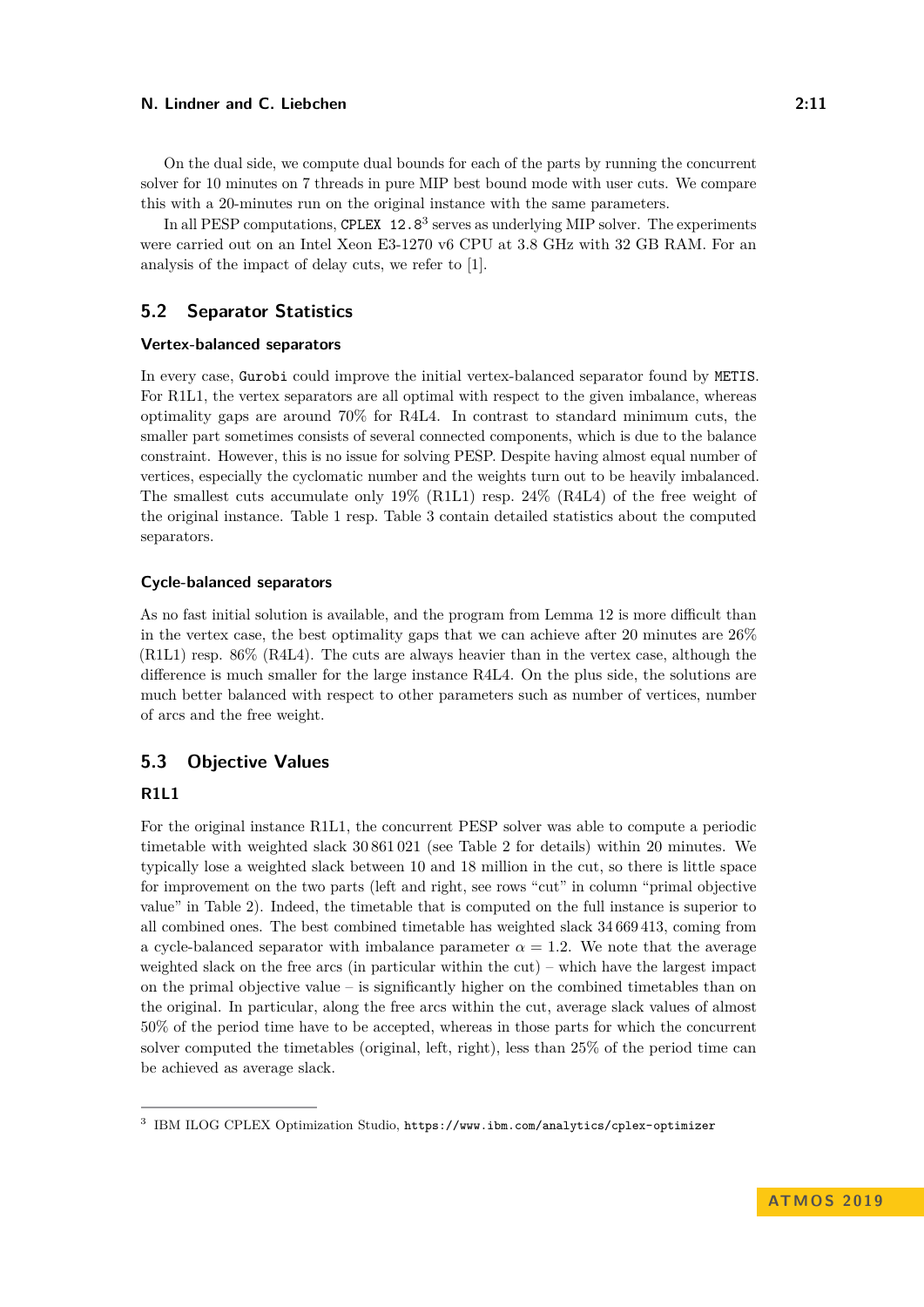### **2:12 New Perspectives on PESP:** *T* **-Partitions and Separators**

The best dual bound computed from the sum of the two parts is 15 211 531, compared to 16 868 573. Again, the weight of the cut is the biggest hindrance, although optimality gaps are reasonably small on the parts. Due to the structure of the instance, assigning a slack of 0 to all free arcs in the cut is feasible, and we do not get any valuable lower bound from the "middle" part.

### **R4L4**

Compared to an original primal bound of 40 706 349 after 20 minutes, we achieve 41 230 436 by a vertex-balanced separator with imbalance  $\alpha = 1.2$  (see Table [4\)](#page-17-1). However, all combined dual bounds (best: 11 428 968) are better than the original one (10 968 394). Thus it seems that the separator approach performs better on this larger instance. This is also due to the fact that the cuts comprise less weighted slack compared to R4L4. The good dual bound gives hope that separators might benefit to compute better lower bounds for PESP instances, which as to our experience is currently among the biggest obstacles in solving the PESPlib instances to optimality.

## **6 Conclusions**

By considering *T*-partitions and introducing delay cuts for the PESP, we proposed a framework that generalizes several primal heuristics that had been known previously. In [\[1\]](#page-11-0) the use of these cuts is already reported to contribute to the best known solutions for several instances of the PESPlib.

Regarding the separator heuristic, which can be regarded as an the entry point for a divide-and-conquer approach, so far, based on our first tuning of the computation of the separators, it is not able to come up with any better primal solutions for the instances of the PESPlib.

Nevertheless, we would not be surprised, if in the following settings the separator heuristic, too, could provide some added value:

- In contrast to the entire instance, the two resulting subproblems can be solved optimally.
- Apply the separation heuristic not only on one stage, but in a recursive, true divide-andconquer mode.

Yet, be aware that along the edges of each separator – although being of minimal weight – we most often observed a relatively poor quality in the final solution (almost 50% of the period time).

- We believe that diving deeper into good algorithms for graph partitioning, e.g., by using m. better methods or simply more running time for the mixed integer programs, could overcome the difficulty that the separators are still too heavy to provide a trade-off for improving primal and dual objectives.
- Add some kind of post-processing "around" the separator: Instead of only shifting the fixed solutions of the two subproblems as a whole against each other, just keep fixed the slack values of those edges within them which are *not* incident with the separator. Then, optimize over those timetables in which the vertices that are endpoints of an edge of the separator can be shifted relative to the subproblem that they are actually belonging to.

### **References**

<span id="page-11-0"></span>**1** Ralf Borndörfer, Niels Lindner, and Sarah Roth. A Concurrent Approach to the Periodic Event Scheduling Problem. Technical Report 19-07, Zuse Institute Berlin, 2019. To appear in RailNorrköping2019 – 8th International Conference on Railway Operations Modelling and Analysis.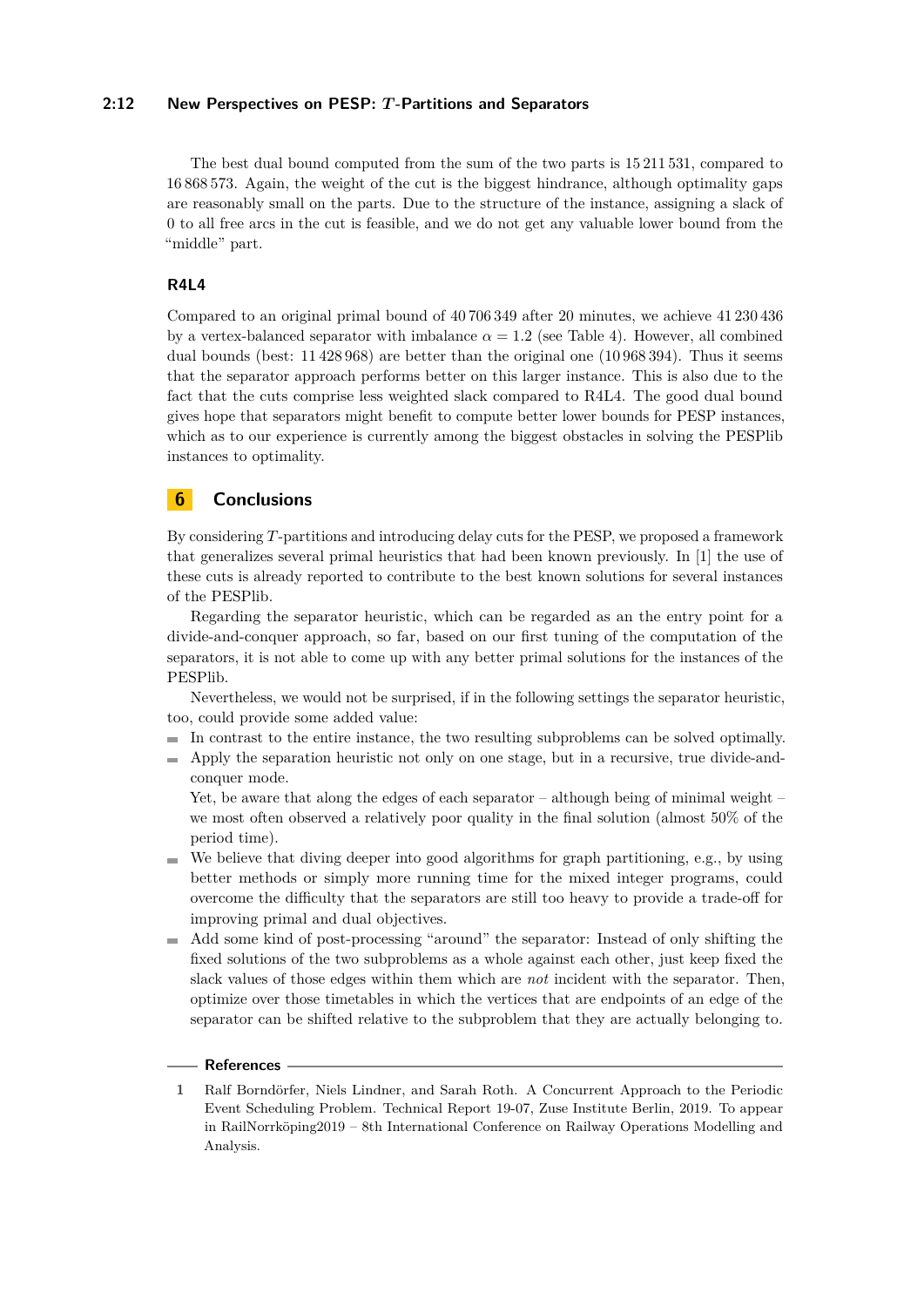- <span id="page-12-16"></span>**2** Daniel Delling, Daniel Fleischman, Andrew V. Goldberg, Ilya Razenshteyn, and Renato F. Werneck. An exact combinatorial algorithm for minimum graph bisection. *Mathematical Programming*, 153(2):417–458, November 2015.
- <span id="page-12-15"></span>**3** M.R. Garey, D.S. Johnson, and L. Stockmeyer. Some simplified NP-complete graph problems. *Theoretical Computer Science*, 1(3):237–267, 1976.
- <span id="page-12-13"></span>**4** Marc Goerigk and Christian Liebchen. An Improved Algorithm for the Periodic Timetabling Problem. In *ATMOS*, volume 59 of *OASICS*, pages 12:1–12:14. Schloss Dagstuhl - Leibniz-Zentrum für Informatik, 2017.
- <span id="page-12-9"></span>**5** Marc Goerigk and Anita Schöbel. Improving the modulo simplex algorithm for large-scale periodic timetabling. *Computers & Operations Research*, 40(5):1363–1370, 2013.
- <span id="page-12-7"></span>**6** Peter Großmann. *Satisfiability and Optimization in Periodic Traffic Flow Problems*. PhD thesis, TU Dresden, 2016.
- <span id="page-12-6"></span>**7** Peter Großmann, Steffen Hölldobler, Norbert Manthey, Karl Nachtigall, Jens Opitz, and Peter Steinke. Solving Periodic Event Scheduling Problems with SAT. In He Jiang, Wei Ding, Moonis Ali, and Xindong Wu, editors, *Advanced Research in Applied Artificial Intelligence*, pages 166–175, Berlin, Heidelberg, 2012. Springer Berlin Heidelberg.
- <span id="page-12-17"></span>**8** Michael Hamann and Ben Strasser. Graph Bisection with Pareto Optimization. *J. Exp. Algorithmics*, 23:1.2:1–1.2:34, February 2018.
- <span id="page-12-12"></span>**9** Richard M. Karp. *Reducibility among Combinatorial Problems*, pages 85–103. Springer US, Boston, MA, 1972.
- <span id="page-12-18"></span>**10** George Karypis and Vipin Kumar. A Fast and High Quality Multilevel Scheme for Partitioning Irregular Graphs. *SIAM J. Sci. Comput.*, 20(1):359–392, December 1998.
- <span id="page-12-0"></span>**11** Leo Kroon, Dennis Huisman, Erwin Abbink, Pieter-Jan Fioole, Matteo Fischetti, Gábor Maróti, Alexander Schrijver, Adri Steenbeek, and Roelof Ybema. The new Dutch timetable: The OR revolution. *Interfaces*, 39(1):6–17, 2009.
- <span id="page-12-10"></span>**12** Christian Liebchen. Optimierungsverfahren zur Erstellung von Taktfahrplänen. Master's thesis, Technical University Berlin, Germany, 1998. In German.
- <span id="page-12-11"></span>**13** Christian Liebchen. A Cut-Based Heuristic to Produce Almost Feasible Periodic Railway Timetables. In Sotiris E. Nikoletseas, editor, *Experimental and Efficient Algorithms, 4th International Workshop, WEA 2005, Santorini Island, Greece, May 10-13, 2005, Proceedings*, volume 3503 of *Lecture Notes in Computer Science*, pages 354–366. Springer, 2005. [doi:](https://doi.org/10.1007/11427186_31) [10.1007/11427186\\_31](https://doi.org/10.1007/11427186_31).
- <span id="page-12-1"></span>**14** Christian Liebchen. Optimization of passenger timetables: Are fully-integrated, regular-interval timetables really always the best? *European Rail Technical Review (RTR)*, 48(4):13–19, 2008.
- <span id="page-12-2"></span>**15** Christian Liebchen. The first optimized railway timetable in practice. *Transportation Science*, 42(4):420–435, 2008.
- <span id="page-12-14"></span>**16** Christian Liebchen and Rolf H Möhring. The Modeling Power of the Periodic Event Scheduling Problem: Railway Timetables—and Beyond. In *Algorithmic methods for railway optimization*, pages 3–40. Springer, 2007.
- <span id="page-12-3"></span>**17** Christian Liebchen and Leon Peeters. Integral cycle bases for cyclic timetabling. *Discrete Optimization*, 6(1):98–109, 2009.
- <span id="page-12-4"></span>**18** Christian Liebchen and Elmar Swarat. The Second Chvatal Closure Can Yield Better Railway Timetables. In Matteo Fischetti and Peter Widmayer, editors, *8th Workshop on Algorithmic Approaches for Transportation Modeling, Optimization, and Systems (ATMOS'08)*, volume 9 of *OpenAccess Series in Informatics (OASIcs)*, Dagstuhl, Germany, 2008. Schloss Dagstuhl– Leibniz-Zentrum fuer Informatik.
- <span id="page-12-5"></span>**19** Karl Nachtigall. *Periodic Network Optimization and Fixed Interval Timetables*. Habilitation thesis, Universität Hildesheim, 2008.
- <span id="page-12-8"></span>**20** Karl Nachtigall and Jens Opitz. Solving Periodic Timetable Optimisation Problems by Modulo Simplex Calculations. In Matteo Fischetti and Peter Widmayer, editors, *8th Workshop on Algorithmic Approaches for Transportation Modeling, Optimization, and Systems (ATMOS'08)*, volume 9 of *OpenAccess Series in Informatics (OASIcs)*, Dagstuhl, Germany, 2008. Schloss Dagstuhl–Leibniz-Zentrum fuer Informatik.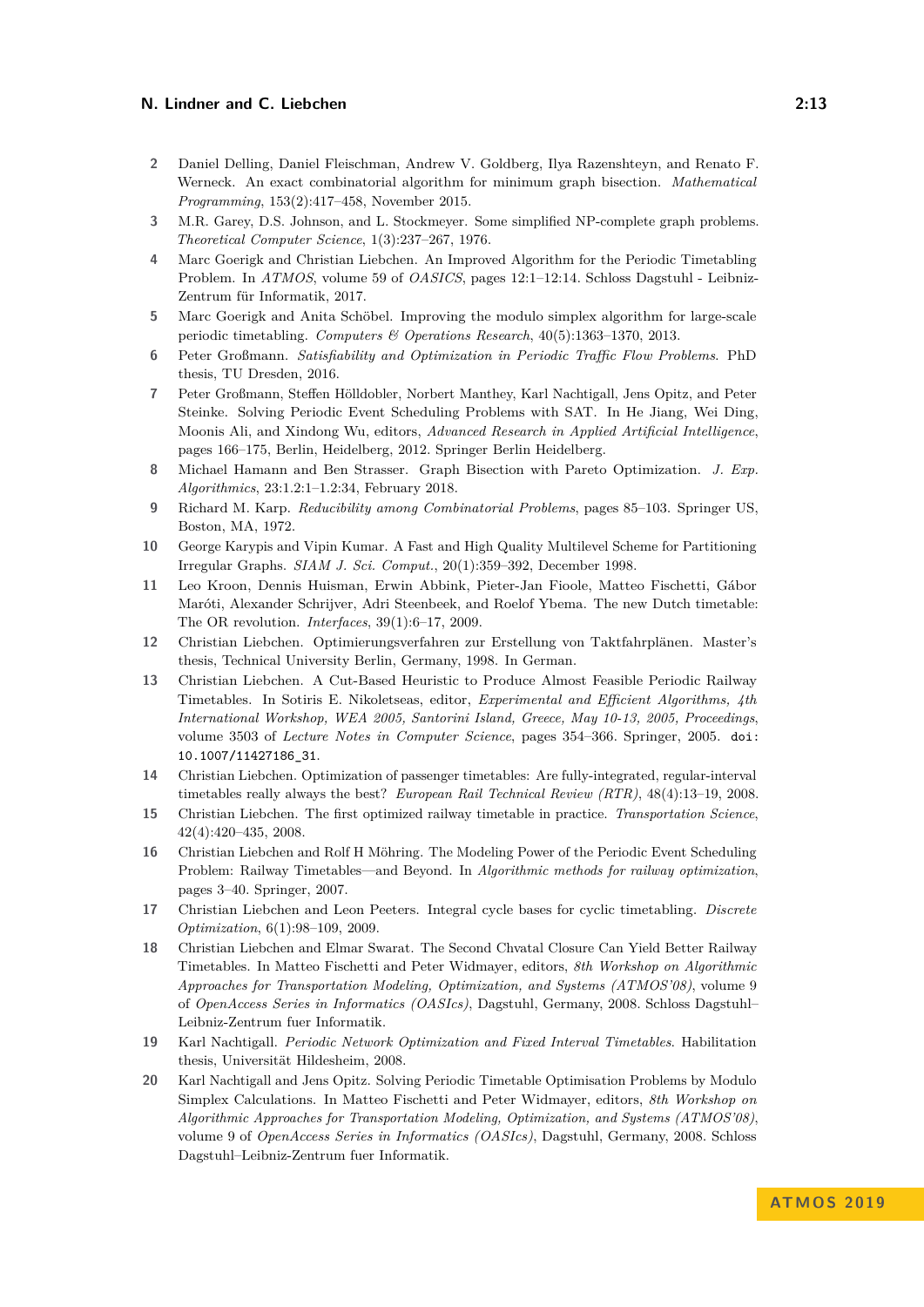#### **2:14 New Perspectives on PESP:** *T* **-Partitions and Separators**

- <span id="page-13-4"></span>**21** Karl Nachtigall and Stefan Voget. A genetic algorithm approach to periodic railway synchronization. *Computers & OR*, 23(5):453–463, 1996. [doi:10.1016/0305-0548\(95\)00032-1](https://doi.org/10.1016/0305-0548(95)00032-1).
- <span id="page-13-3"></span>**22** Michiel A Odijk. A constraint generation algorithm for the construction of periodic railway timetables. *Transportation Research Part B: Methodological*, 30(6):455–464, 1996.
- <span id="page-13-1"></span>**23** Julius Pätzold and Anita Schöbel. A Matching Approach for Periodic Timetabling. In *ATMOS' 16*, volume 54 of *OASICS*, pages 1:1–1:15. Schloss Dagstuhl - Leibniz-Zentrum für Informatik, 2016.
- <span id="page-13-7"></span>**24** Peter Sanders and Christian Schulz. Think Locally, Act Globally: Highly Balanced Graph Partitioning. In *Proceedings of the 12th International Symposium on Experimental Algorithms (SEA'13)*, volume 7933 of *LNCS*, pages 164–175. Springer, 2013.
- <span id="page-13-6"></span>**25** Aaron Schild and Christian Sommer. On Balanced Separators in Road Networks. In Evripidis Bampis, editor, *Experimental Algorithms - 14th International Symposium, SEA 2015, Paris, France, June 29 - July 1, 2015, Proceedings*, volume 9125 of *Lecture Notes in Computer Science*, pages 286–297. Springer, 2015. [doi:10.1007/978-3-319-20086-6\\_22](https://doi.org/10.1007/978-3-319-20086-6_22).
- <span id="page-13-2"></span>**26** Alexander Schrijver. *Combinatorial Optimization – Polyhedra and Efficiency*. Springer, 2003.
- <span id="page-13-0"></span>**27** Paolo Serafini and Walter Ukovich. A mathematical model for periodic scheduling problems. *SIAM Journal on Discrete Mathematics*, 2(4):550–581, 1989.

# <span id="page-13-5"></span>**A Maximum Cut MIP Formulation**

**Example 14.** Let  $\overline{G} = (\overline{V}, \overline{A})$  and c be as constructed in Section [3.2.](#page-4-0) A cut S in  $\overline{G}$ *maximizing*  $c(\delta^+(S))$  *is computed by the following mixed integer linear program:* 

| Maximize | $\sum c_{ij} x_{ij}$     |                                    |
|----------|--------------------------|------------------------------------|
|          | $ij \in \overline{A}$    |                                    |
| s.t.     | $x_{ij} \leq z_i$        | $ij \in \overline{A}$ ,            |
|          | $x_{ij} \leq 1-z_j$      | $ij \in \overline{A}$ ,            |
|          | $x_{ij} \geq z_i - z_j$  | $ij \in \overline{A}: c_{ij} < 0,$ |
|          | $0 \leq x_{ij} \leq 1$ , | $ij \in \overline{A}$ ,            |
|          | $z_i \in \{0,1\},\$      | $i \in \overline{V}$ .             |

*Here, the variables*  $z_i$  *with*  $z_i = 1$  *will define the set*  $S$ *.* 

**Proof.** Let  $(x^*, z^*)$  be an optimal solution to the above program. Set  $S := \{i \in V \mid z_i^* = 1\}.$ If  $x_{ij}^* = 1$  for an arc  $ij \in \overline{A}$ , then  $z_i^* = 1$  and  $z_j^* = 0$ . On the other hand,  $z_i^* = 1$  and  $z_j^* = 0$ imply  $x_{ij}^* \geq 1$  by the third constraint for arcs with negative  $c_{ij}$  and by maximization for  $c_{ij} \geq 0$ . i.e., *S* is a cut maximizing  $c(\delta^+(S)) = \sum_{ij \in \overline{A}} c_{ij} x_{ij}^*$ . Conversely, a maximum cut  $S^*$ produces a feasible solution to the mixed integer program of the same cost.

# <span id="page-13-8"></span>**B Proofs of Separator MIP Formulations**

**Proof of Lemma [10.](#page-7-1)** The constraints for the minimum cut are straightforward: A vertex *i* lies in *S* iff  $z_i = 1$  and an edge *ij* lies in  $\delta(S)$  iff  $x_{ij} = 1$ . We just prove the balance constraints. In order to break symmetry, we can assume  $m(S) \ge m(N)/2 = n/2$ , as  $m(S)$  is larger than  $m(N \setminus S)$ . Moreover, the condition  $m(S) \leq \alpha \cdot m(N \setminus S)$  directly translates to

$$
\sum_{i \in N} m_i z_i \le \alpha \sum_{i \in N} m_i (1 - z_i),
$$

which is equivalent to

(1 + *α*)

$$
(1+\alpha)\sum_{i\in N}m_iz_i\leq \alpha n.
$$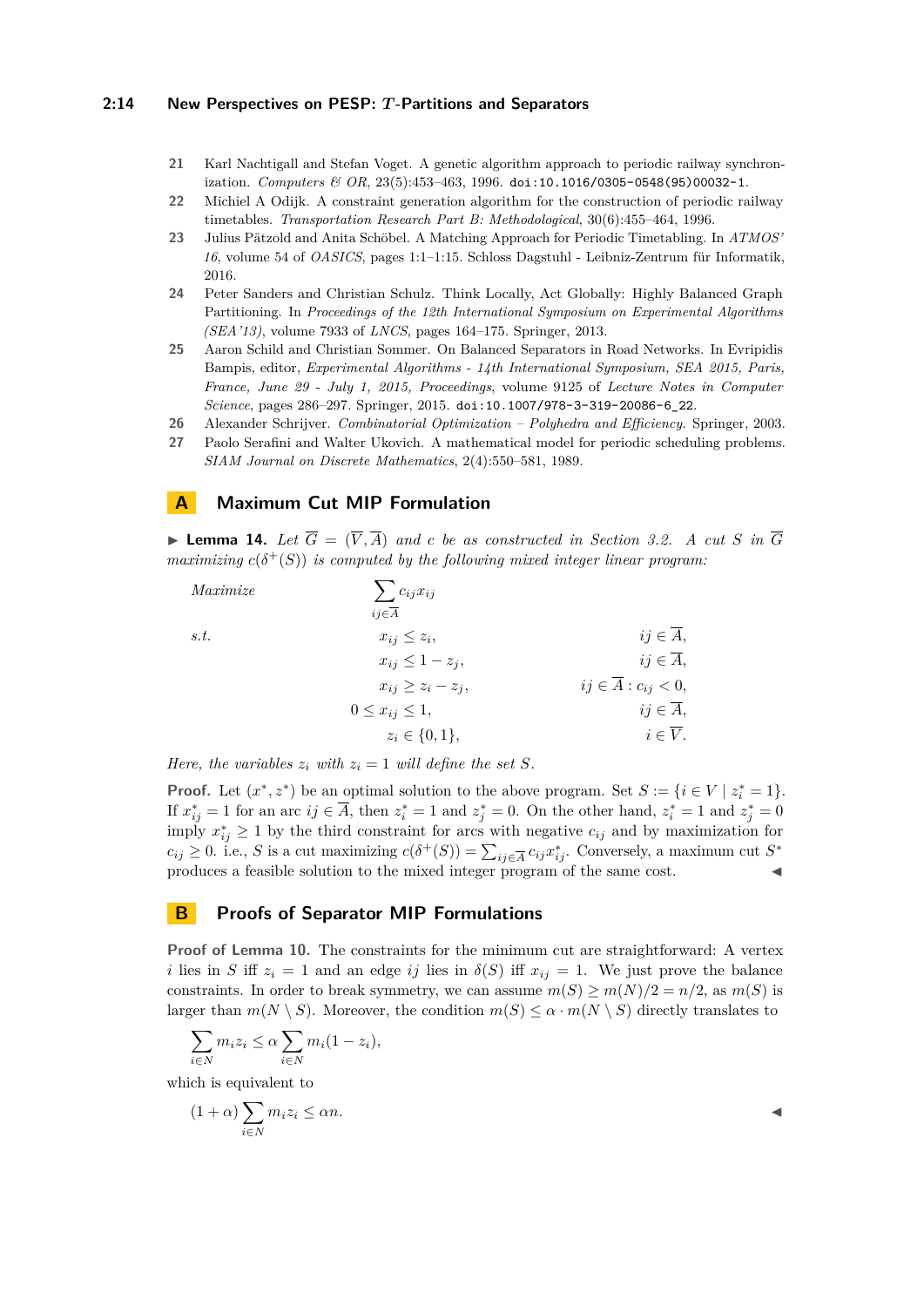**Proof of Lemma [12.](#page-8-1)** We have  $z_i = 1$  iff  $i \in S$ ,  $\ell_{ij} = 1$  iff *ij* has both endpoints in *S* ( $\ell$  for "left") and  $r_{ij} = 1$  iff *ij* has no endpoint in *S* (*r* for "right"). The balance constraints are straightforward.

# **C Tables**

<span id="page-14-0"></span>**Table 1** R1L1 separator statistics: The first column contains the type of the separator, the imbalance  $\alpha \in \{1.05, 1.1, 1.2, 1.5\}$  and the optimality gap. Further columns:  $n$  – number of vertices, *m* – number of arcs,  $\mu$  – cyclomatic number,  $w$  – weight,  $w_{\text{free}}$  – weight of all free arcs,  $w \cdot (u - \ell)$  – maximum possible weighted slack. Rows: original – R1L1 instance as in PESPlib, contracted – after contraction of non-free arcs, left/right – parts of the separator, cut – subgraph induced by the arcs connecting left and right.

| R1L1    | part       | $\boldsymbol{n}$ | $\boldsymbol{m}$ | $\mu$ | w           | $w_{\rm free}$ | $w \cdot (u - \ell)$ |
|---------|------------|------------------|------------------|-------|-------------|----------------|----------------------|
|         | original   | 3664             | 6385             | 2722  | 47 172 734  | 2057406        | 239 600 328          |
|         | contracted | 106              | 2230             |       |             |                |                      |
| vertex  | left       | 1876             | 2927             | 1052  | 33725970    | 1481768        | 170 793 125          |
| 1.05    | right      | 1788             | 2058             | 273   | 12 9 25 650 | 54524          | 38 061 477           |
| $0.0\%$ | cut        | 1045             | 1400             | 516   | 521114      | 521114         | 30 745 726           |
| vertex  | left       | 1918             | 2990             | 1073  | 34 412 455  | 1503621        | 173692394            |
| 1.1     | right      | 1746             | 2004             | 261   | 12 255 217  | 48723          | 36 109 276           |
| $0.0\%$ | cut        | 1055             | 1391             | 499   | 505062      | 505062         | 29 798 658           |
| vertex  | left       | 1996             | 3205             | 1210  | 34 847 351  | 1541460        | 176 996 909          |
| 1.2     | right      | 1668             | 1870             | 205   | 11852913    | 43476          | 34727689             |
| $0.0\%$ | cut        | 1012             | 1310             | 459   | 472470      | 472470         | 27875730             |
| vertex  | left       | 2198             | 3609             | 1412  | 37061606    | 1637281        | 188 155 216          |
| 1.5     | right      | 1466             | 1598             | 136   | 9719139     | 28 1 36        | 28 317 761           |
| $0.0\%$ | cut        | 969              | 1 1 7 8          | 366   | 391989      | 391989         | 23 127 351           |
| cycle   | left       | 1700             | 2429             | 730   | 28 474 222  | 1 1 2 3 3 5 6  | 136712178            |
| 1.05    | right      | 1964             | 2663             | 700   | 18025146    | 260684         | 63 159 556           |
| 33.5%   | cut        | 949              | 1293             | 491   | 673366      | 673366         | 39 728 594           |
| cycle   | left       | 1676             | 2406             | 731   | 28 180 248  | 1 1 2 0 3 8 6  | 135 658 006          |
| 1.1     | right      | 1988             | 2718             | 731   | 18312779    | 257313         | 63839609             |
| 34.2%   | cut        | 967              | 1261             | 447   | 679707      | 679707         | 40 102 713           |
| cycle   | left       | 1754             | 2535             | 782   | 29 076 540  | 1163077        | 140 590 992          |
| 1.2     | right      | 1910             | 2562             | 653   | 17441343    | 239478         | 60373127             |
| 36.3%   | cut        | 979              | 1288             | 466   | 654851      | 654851         | 38 636 209           |
| cycle   | left       | 1926             | 2807             | 882   | 30 359 130  | 1202889        | 146 190 635          |
| 1.5     | right      | 1738             | 2327             | 590   | 16 188 820  | 229733         | 56 547 437           |
| 26.2%   | cut        | 955              | 1251             | 447   | 624784      | 624784         | 36 862 256           |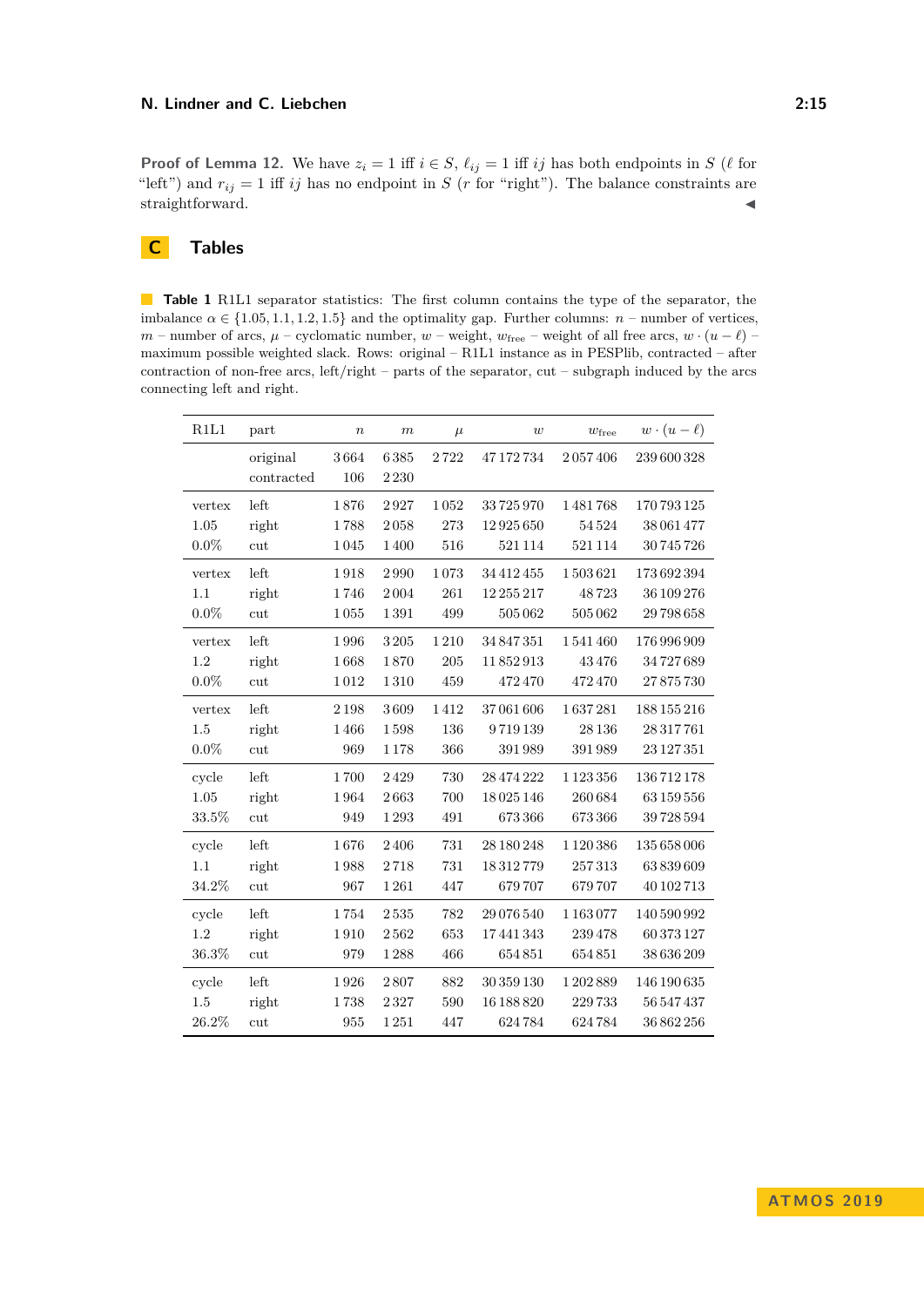<span id="page-15-0"></span>**Table 2** R1L1 objective values: Primal obj value – weighted slack of best found timetable, free % – contribution of free arcs to weighted slack, dual obj value – best lower bound, gap  $%$  – optimality gap. Rows: left, right, cut – as in Table [1,](#page-14-0) combined – optimal combination of partial timetables (primal) resp. sum of lower bounds (dual). The optimality gaps in the row combined are measured w.r.t. the best primal objective value, i.e., of the original instance.

|            |          | primal         |            | average weighted slack |           |                          | dual             |           |  |
|------------|----------|----------------|------------|------------------------|-----------|--------------------------|------------------|-----------|--|
| $\rm R1L1$ | part     | obj value      | free $%$   | $_{\rm total}$         | free      | non-free                 | obj value        | gap $\%$  |  |
|            | original | 30 861 021     | 87.68%     | 0.65                   | $13.15\,$ | 0.08                     | 16868573         | $45.34\%$ |  |
| vertex     | left     | 24 894 427     | 88.26\%    | 0.74                   | 14.83     | 0.09                     | 13949001         | 43.97%    |  |
| 1.05       | right    | 409 562        | 100.00%    | 0.03                   | 7.51      | 0.00                     | 358120           | $12.56\%$ |  |
|            | cut      | $14\,322\,886$ | 100.00%    | 27.49                  | 27.49     | $\qquad \qquad -$        | $\overline{0}$   |           |  |
|            | combined | 39626875       | $92.62\%$  | 0.84                   | 17.84     | $0.06\,$                 | 14 307 121       | 53.64%    |  |
| vertex     | left     | 23 376 399     | 87.01%     | 0.68                   | $13.53\,$ | 0.09                     | 14 106 622       | $39.65\%$ |  |
| $1.1\,$    | right    | 340 302        | 100.00%    | $\rm 0.03$             | 6.98      | 0.00                     | 295 224          | 13.25%    |  |
|            | cut      | 13885806       | 100.00%    | 27.49                  | 27.49     | $\overline{\phantom{0}}$ | $\boldsymbol{0}$ |           |  |
|            | combined | 37602507       | $91.92\%$  | 0.80                   | 16.80     | 0.07                     | 14 401 846       | $53.33\%$ |  |
| vertex     | left     | 22842193       | 86.11\%    | $0.66\,$               | 12.76     | $0.10\,$                 | 14 327 640       | 37.28%    |  |
| $1.2\,$    | right    | 297141         | 100.00%    | 0.03                   | 6.83      | 0.00                     | 256629           | 13.63%    |  |
|            | cut      | 12879922       | $100.00\%$ | $27.26\,$              | $27.26\,$ |                          | $\boldsymbol{0}$ |           |  |
|            | combined | 36 019 256     | 91.19%     | 0.76                   | 15.97     | 0.07                     | 14584269         | 52.74%    |  |
| vertex     | left     | 24 857 603     | 86.79%     | 0.67                   | 13.18     | $0.09\,$                 | 15068169         | $39.38\%$ |  |
| 1.5        | right    | 149989         | 100.00%    | 0.02                   | 5.33      | 0.00                     | 143 362          | 4.42%     |  |
|            | cut      | 10 258 139     | 100.00%    | 26.17                  | 26.17     | $\equiv$                 | $\boldsymbol{0}$ |           |  |
|            | combined | 35 265 731     | $90.69\%$  | 0.75                   | 15.55     | 0.07                     | 15 211 531       | $50.71\%$ |  |
| cycle      | left     | 16382907       | 85.07%     | 0.58                   | 12.41     | 0.09                     | 10 189 253       | 37.81\%   |  |
| 1.05       | right    | 3 1 9 3 1 9 2  | 89.61%     | $0.18\,$               | 10.98     | 0.02                     | 2608782          | 18.30%    |  |
|            | cut      | 18 264 680     | 100.00%    | $27.12\,$              | $27.12\,$ |                          | $\overline{0}$   |           |  |
|            | combined | 37840779       | $92.66\%$  | 0.80                   | 17.04     | 0.06                     | 12798035         | 58.53%    |  |
| cycle      | left     | 3288791        | 91.72%     | 0.18                   | 11.72     | 0.02                     | 2482699          | 24.51%    |  |
| $1.1\,$    | right    | 14 370 669     | 84.62%     | $0.51\,$               | 10.85     | 0.08                     | 10 110 491       | 29.64%    |  |
|            | cut      | 18033828       | $100.00\%$ | $26.53\,$              | $26.53\,$ | $\frac{1}{2}$            | $\boldsymbol{0}$ |           |  |
|            | combined | $35\,693\,288$ | $93.04\%$  | 0.76                   | 16.14     | 0.06                     | 12 593 190       | $59.19\%$ |  |
| cycle      | left     | 15029848       | 86.12%     | 0.52                   | 11.13     | 0.07                     | 10518964         | 30.01\%   |  |
| $1.2\,$    | right    | 2985689        | $89.43\%$  | $0.17\,$               | 11.15     | 0.02                     | 2341735          | $21.57\%$ |  |
|            | cut      | 16 653 876     | 100.00%    | $25.43\,$              | $25.43\,$ |                          | $\overline{0}$   |           |  |
|            | combined | 34 669 413     | $93.07\%$  | 0.73                   | 15.68     | $\rm 0.05$               | 12860699         | $58.33\%$ |  |
| cycle      | left     | 15 5 23 6 0 3  | 84.57%     | $0.51\,$               | 10.91     | 0.08                     | $10\,809\,272$   | 30.37%    |  |
| 1.5        | right    | 2862115        | 90.82%     | 0.18                   | 11.31     | 0.02                     | 2218792          | 22.48%    |  |
|            | cut      | $16\,932\,910$ | 100.00%    | 27.10                  | 27.10     |                          | $\boldsymbol{0}$ |           |  |
|            | combined | $35\,318\,628$ | 92.47%     | 0.75                   | 15.87     | 0.06                     | 13028064         | 57.78%    |  |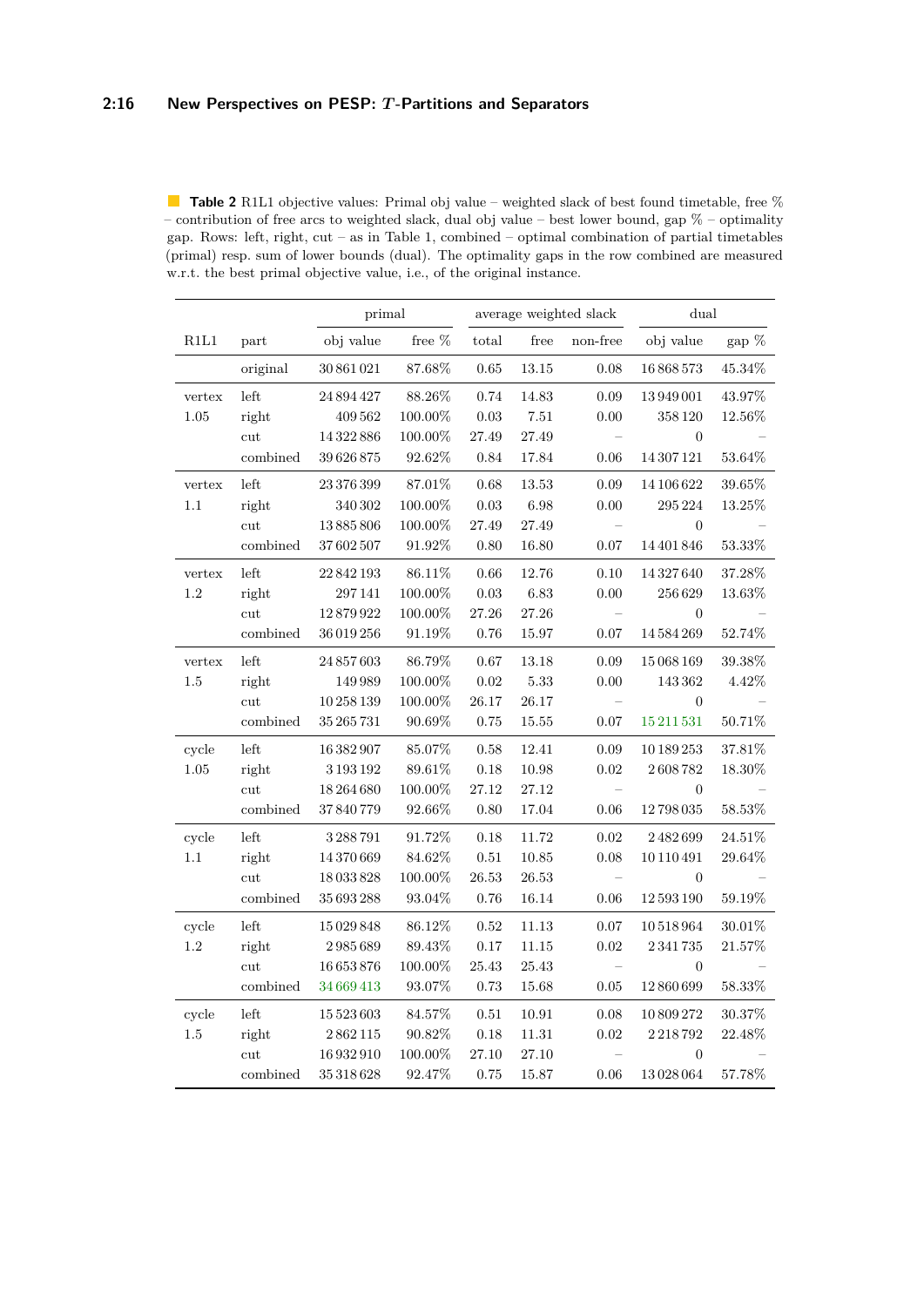| R4L4   | part       | $\boldsymbol{n}$ | $\boldsymbol{m}$ | $\mu$   | w          | $w_{\rm free}$ | $w \cdot (u - \ell)$ |
|--------|------------|------------------|------------------|---------|------------|----------------|----------------------|
|        | original   | 8384             | 17754            | 9371    | 65 495 305 | 2219558        | 297 194 946          |
|        | contracted | 265              | 8257             |         |            |                |                      |
| vertex | left       | 4286             | 8190             | 3905    | 35754908   | 1013074        | 151098512            |
| 1.05   | right      | 4098             | 6453             | 2356    | 29 169 656 | 635743         | 112 422 715          |
| 70.5%  | cut        | 1915             | 3 1 1 1          | 1424    | 570741     | 570741         | 33673719             |
| vertex | left       | 4386             | 8402             | 4017    | 36 179 480 | 1032288        | 153 439 283          |
| 1.1    | right      | 3998             | 6261             | 2264    | 28748028   | 619473         | 110 255 640          |
| 72.4%  | cut        | 1891             | 3091             | 1419    | 567797     | 567797         | 33 500 023           |
| vertex | left       | 4572             | 8766             | 4 1 9 5 | 37645797   | 1076741        | 159615340            |
| 1.2    | right      | 3812             | 5849             | 2038    | 27 282 163 | 575472         | 104 106 251          |
| 75.1%  | cut        | 1939             | 3139             | 1424    | $567\,345$ | 567345         | 33 473 355           |
| vertex | left       | 5030             | 9878             | 4849    | 41 451 476 | 1252913        | 180683746            |
| 1.5    | right      | 3354             | 4991             | 1640    | 23 501 054 | 423870         | 84 487 475           |
| 73.2%  | cut        | 1826             | 2885             | 1273    | 542775     | 542775         | 32023725             |
| cycle  | left       | 4086             | 7093             | 3008    | 33052401   | 863684         | 133 516 192          |
| 1.05   | right      | 4298             | 7204             | 2907    | 31792978   | 705948         | 125 333 120          |
| 86.0%  | cut        | 2097             | 3457             | 1596    | 649926     | 649926         | 38 345 634           |
| cycle  | left       | 4796             | 7941             | 3146    | 34722846   | 824356         | 138016435            |
| 1.1    | right      | 3588             | 6566             | 2979    | 30 170 267 | 793010         | 123649183            |
| 84.1%  | cut        | 1898             | 3247             | 1560    | 602192     | 602192         | 35 529 328           |
| cycle  | left       | 4918             | 8268             | 3351    | 36 200 384 | 879816         | 144 508 303          |
| 1.2    | right      | 3466             | 6265             | 2800    | 28 684 198 | 729019         | 116 653 986          |
| 84.8%  | cut        | 1863             | 3221             | 1574    | 610723     | 610723         | 36 032 657           |
| cycle  | left       | 5098             | 8891             | 3794    | 38 255 730 | 951766         | 154792427            |
| 1.5    | right      | 3286             | 5819             | 2534    | 26 665 459 | 693676         | 108 529 675          |
| 87.3%  | cut        | 1756             | 3044             | 1490    | 574 116    | 574 116        | 33872844             |

<span id="page-16-0"></span>**Table 3** R4L4 separator statistics: See Table [1](#page-14-0) for a legend.